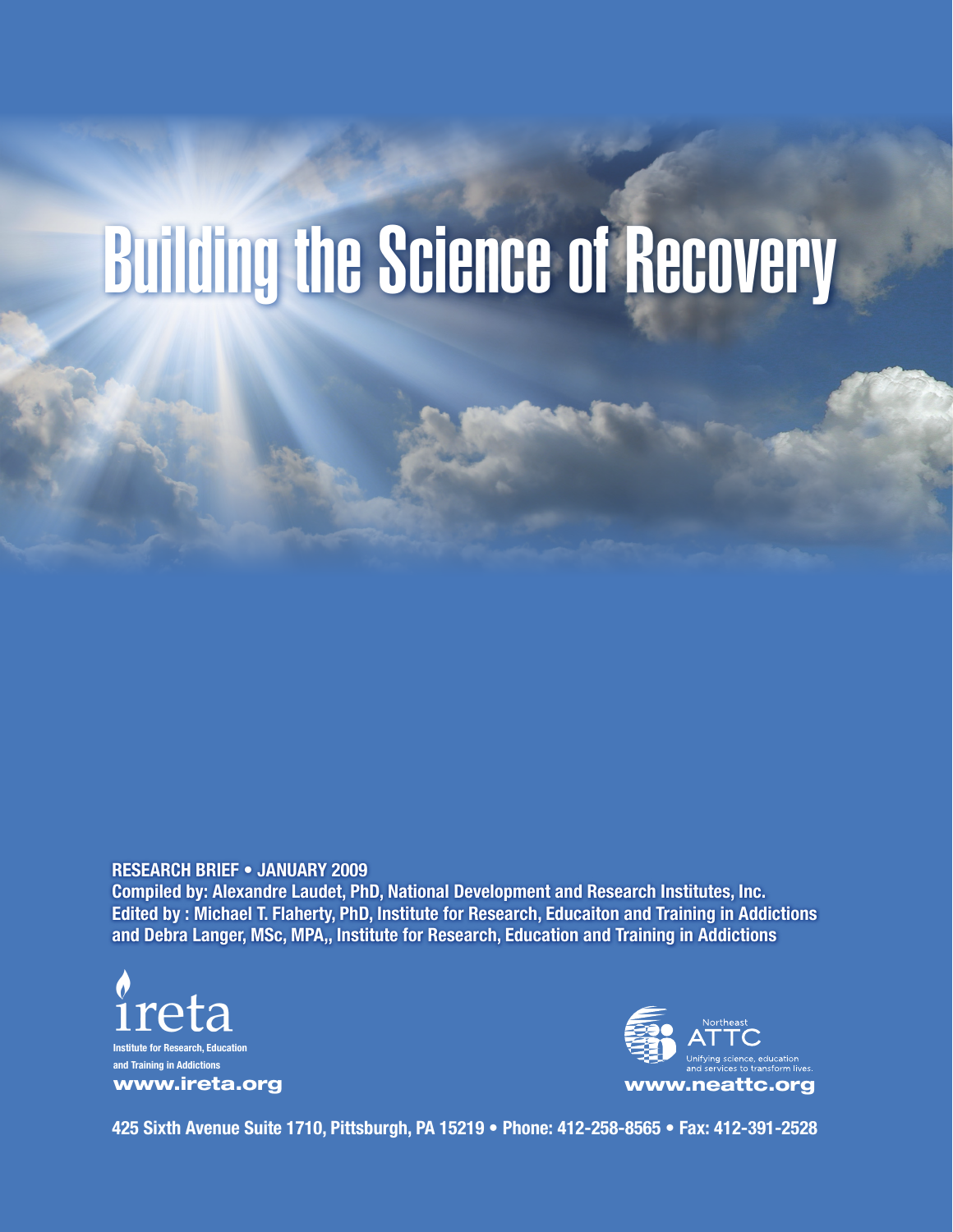*© 2009 IRETA NeATTC/IRETA Regional Enterprise Tower 425 Sixth Avenue, Suite 1710 Pittsburgh, PA 15219 (412) 391-4449 www.neattc.org www.ireta.org*

*Compiled by Alexandre Laudet, PhD, (of National Development and Research Institutes, Inc.) and edited by Michael T. Flaherty, PhD and Debra Langer MSc, MPA, (both of the Institute for Research, Education and Training in Addictions) and published by the Northeast Addiction Technology Transfer Center (NeATTC), Regional Enterprise Tower, 425 Sixth Avenue, Suite 1710, Pittsburgh, PA 15219.*

*This publication was prepared by the Northeast Addiction Technology Transfer Center under a cooperative agreement from the Substance Abuse and Mental Health Services Administration's (SAMHSA) Center for Substance Abuse Treatment (CSAT). All material appearing in this publication except any taken directly from copyrighted sources is in the public domain and may be reproduced or copied without permission from SAMHSA/CSAT or the author. Citation of the source is appreciated. This material should not be reproduced and distributed for a fee without written authorization from the Northeast ATTC. Citation of the source is appreciated. For more information on obtaining copies of this publication, call (412) 258-8565.*

*At the time of publication, Eric Broderick, DDS, MPH served as the Acting SAMHSA Administrator. H. Westley Clark, MD, JD, MPH, CAS, FASAM served as CSAT Director, and Catherine D. Nugent served as the CSAT Project Officer.*

*The opinions expressed herein are the views of the author and do not reflect the official position of the Department of Health and Human Services (DHHS), SAMHSA, or CSAT. No official support or endorsement of the opinions expressed in this document by DHHS, SAMHSA, or CSAT is intended or should be inferred.* 

> Produced under a grant and contract funded by the Center for Substance Abuse Treatment, Substance Abuse and Mental Health Services Administration, U.S. Department of Health and Human Services; Center for Substance Abuse Treatment, 5600 Fishers Lane Rockwall II, Suite 618, Rockville, Maryland 20857, 301.443.5052. Its contents are solely the responsibility of the authors and do not necessarily represent the official views of these agencies.



Grant No. 2 UD1 TI013404-06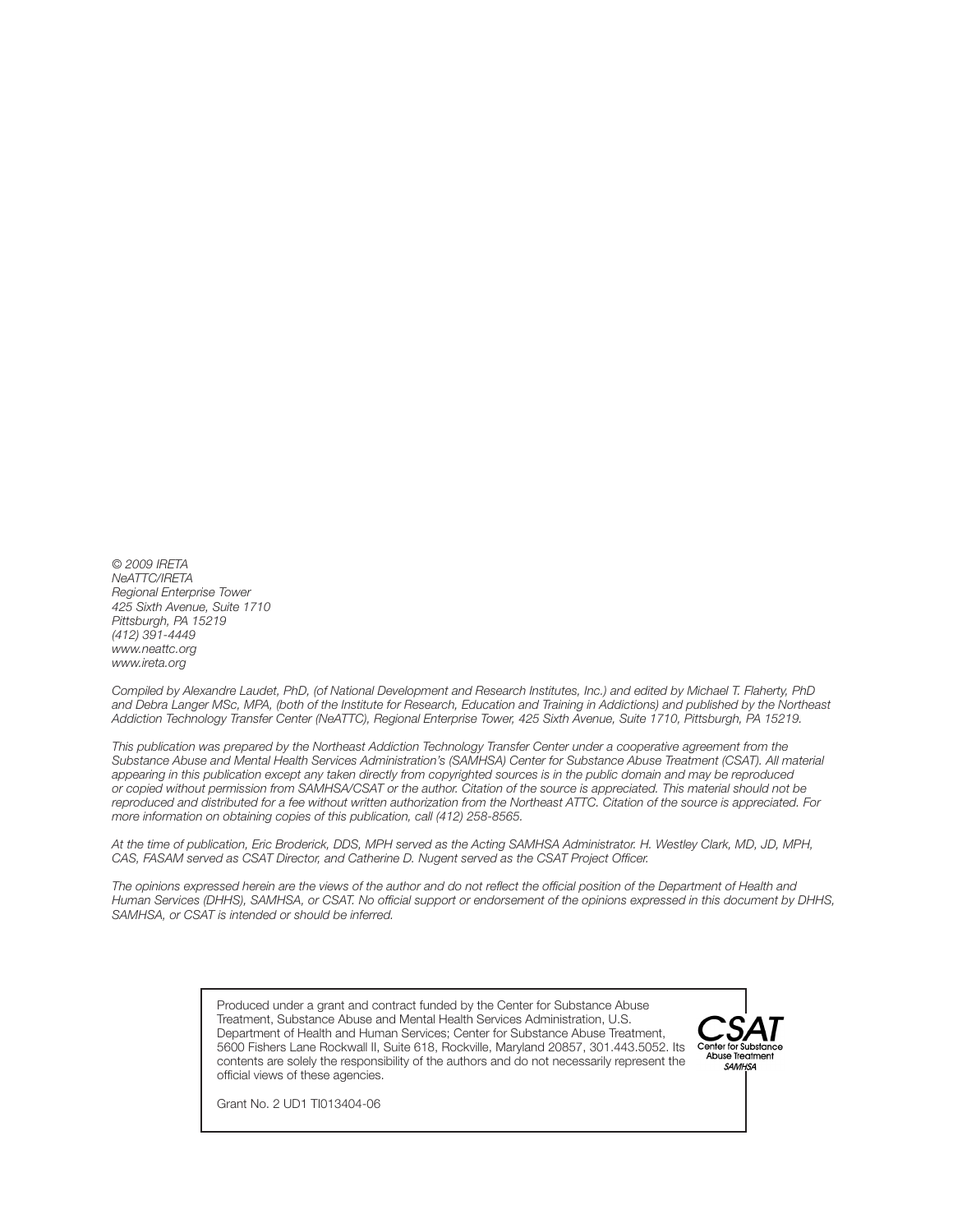# BUILDING THE SCIENCE OF RECOVERY **TABLE OF CONTENTS:**

| WHAT WILL THE SCIENCE OF RECOVERY TELL US THAT WE DO NOT |  |
|----------------------------------------------------------|--|
|                                                          |  |
|                                                          |  |
|                                                          |  |
|                                                          |  |
|                                                          |  |
| APPENDIX 2: COMPILATION OF RECOVERY-FOCUSED QUESTIONS 12 |  |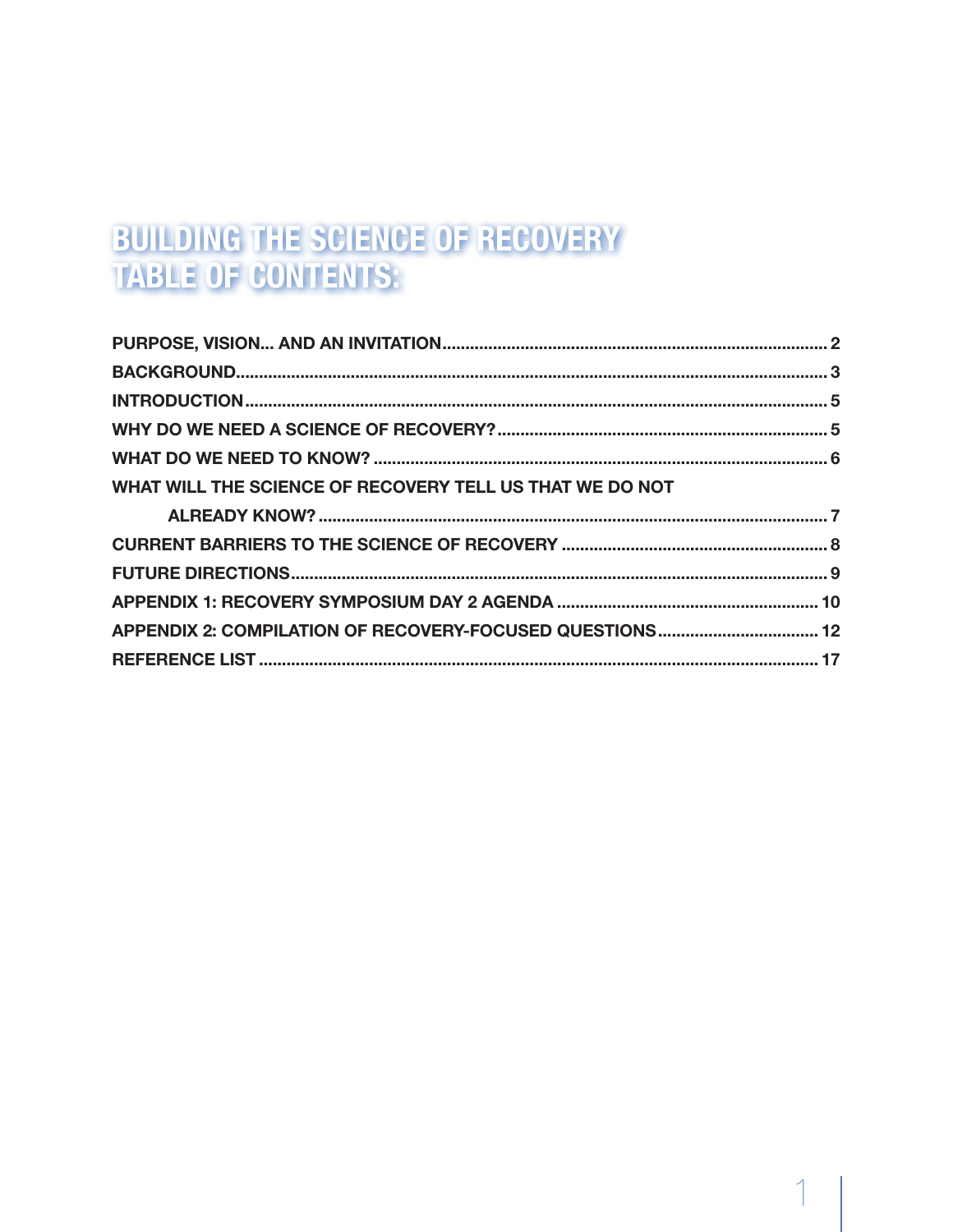# **PURPOSE, VISION... AND AN INVITATION**

The science of addiction has made great strides, largely thanks to the generous funding of federal agencies such as<br>the NIH and SAMHSA, and the vision of their leaders. The empirical knowledge that has resulted from this f the NIH and SAMHSA, and the vision of their leaders. The empirical knowledge that has resulted from this funding is only the lives of addiction-affected persons but also that of their families, communities and of society at large.

Researchers have made many strides in the science of addiction, some of the most significant of which have led to consistent improvement in the methods used to investigate its etiology and treatment. Looking to other biomedical fields to enhance research and treatment strategies within addictions, **we have embraced methodological gold standards such as large-scale randomized clinical trials as well as effective or promising pharmacotherapies that, as an adjunct to traditional treatment, have the potential to improve the lives of millions.** These include methadone, buprenorphine, acamprosate, naltrexone, suboxone, and numerous others.

In using the most sophisticated scientific methods to urgently pursue 'the cure' to a social ill whose consequences extend well beyond the addicted individual (leading to issues such as HIV/AIDS, Hepatitis C, domestic violence, family disintegration, social instability, and devastated communities), we must not lose sight of the phenonemenology of addiction and its solution -'recovery' to the individual. One of the most significant 'discoveries' within the field is identification of addiction as a chronic (some say 'relapse-prone') condition. The cardinal trait of chronicity is that there is no cure; however, symptoms can be managed and the condition arrested or 'remitted.' Unlike other biomedical fields and illnesses, **we currently lack criteria to recognize or quantify remission from addiction or how that remission is best sustained.** This however, is the concern of the addiction professional. Millions of formerly addicted individuals worldwide are living proof that remission—'recovery' from addiction is a reality and as many have said to us when preparing this Brief, they do not need a definition or a set of criteria. But scientists do, as they must. **Therefore, the task of researchers must be to catch up to this large yet unquantified and under-investigated group of individuals to learn from their experiences in order to inform services and policy in an increasingly 'recovery-oriented' system of care.** 

As stated later in this Brief, **the science of addiction and the science of recovery are complementary, not mutually exclusive.** If it is an illness, we must elucidate wellness with the same relentless commitment to the highest scientific standards that guide the science of other ills. We must also recognize that when seeking to elucidate remission or the 'experience' of recovery from a bio-psycho-social condition that impairs nearly all areas of functioning and has for many a spiritual component, traditional scientific strategies may fail us at times. The questions we ask may differ from those we address when explaining pathology. The methods we use need to include the lived experience of our 'subjects.' **Our ultimate task is to develop a science that adheres to the strictest standards of excellence while describing wellness in its many forms to inform services and ultimately improve lives.** 

This brief was undertaken as a preliminary roadmap to this scientific destination. It is designed to both highlight what is currently known about addiction and recovery and to emphasize the need for research that focuses on recovery—a very real yet largely unexamined phenomenon known currently mostly through personal accounts and an emerging science that cannot progress if held strictly to the questions and methods defined in the science of addiction pathology. This Brief delineates the key questions needed to increase our understanding of recovery as identified by practitioners, researchers, policymakers and the recovery community.

It is our hope that this work will now serve as an open invitation for all to participate in further defining addiction and recovery. By doing so, we can all contribute to expanding our knowledge base informing these topics as well as defining more clearly our understanding of the illness, how it is experienced, and how it can be overcome. The ultimate vision of this work is to provide practitioners with the knowledge necessary to offer addiction-affected individuals better opportunities to achieve and sustain long-term recovery.

2 a *3*  $\overline{a}$  3  $\overline{b}$  3  $\overline{a}$  3  $\overline{a}$  3  $\overline{a}$  3  $\overline{a}$  3  $\overline{a}$  3  $\overline{a}$  3  $\overline{a}$  3  $\overline{a}$  3  $\overline{a}$  3  $\overline{a}$  3  $\overline{a}$  3  $\overline{a}$  3  $\overline{a}$  3  $\overline{a}$  3  $\overline{a}$  3  $\overline{a}$  3  $\overline{a}$  3  $\overline{$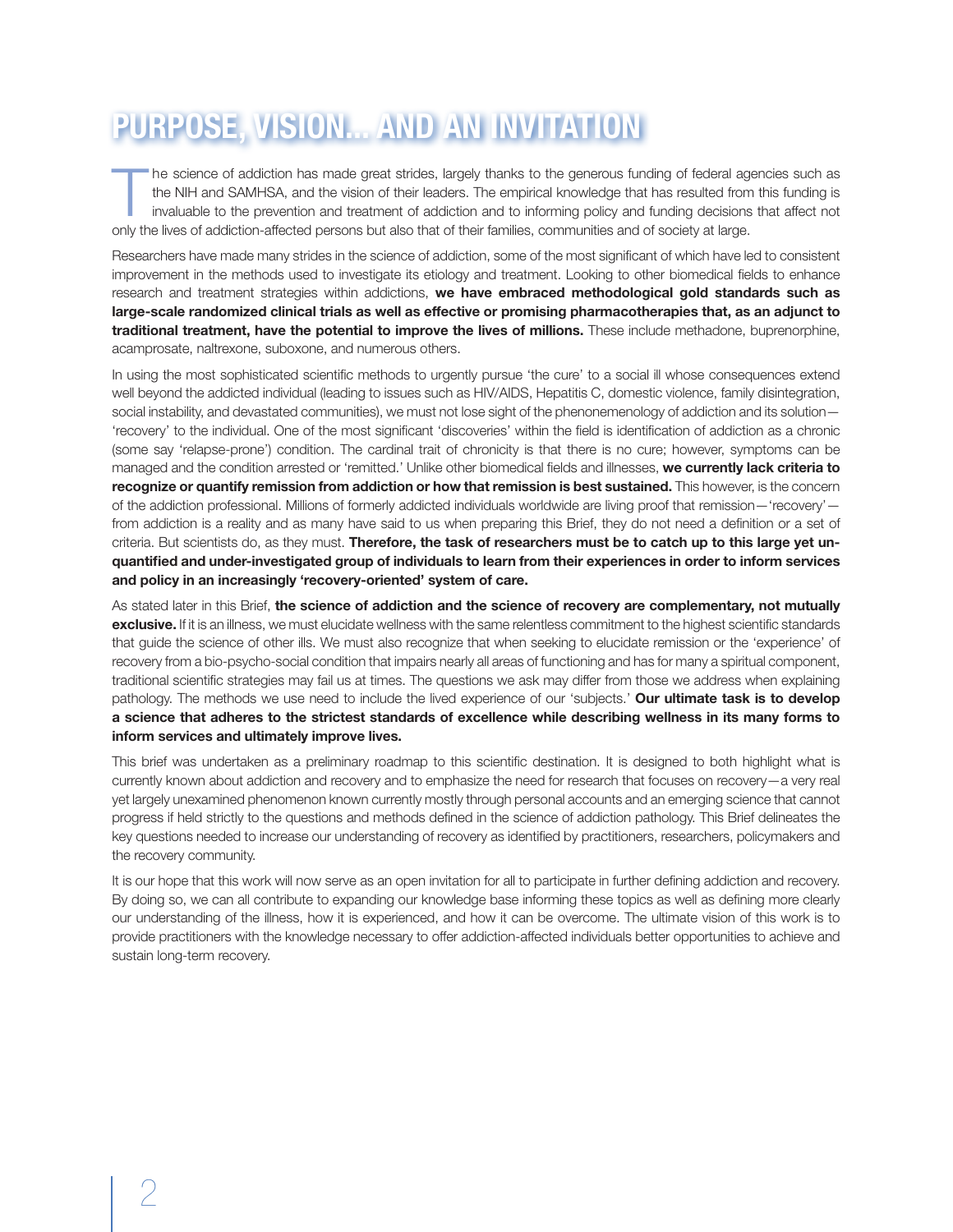# **BACKGROUND**

In a seminal report on the practice of medicine, especially as it relates to the management of chronic illnesses, the Institute of Medicine (IOM; 2001:1) stated that the "American health care delivery system is in need of of Medicine (IOM; 2001:1) stated that the "American health care delivery system is in need of fundamental change." Too often, patients do not receive care that "meets their needs and is based on the best scientific knowledge" (IOM, 2001: 145). Consistent with these statements, in a survey of health care systems in five industrialized nations, adults in the US were "least satisfied with their health care system" (Commonwealth Fund, 2002). The IOM report sparked numerous efforts to examine the healthcare delivery system—both from the physical and behavioral health perspectives.

In 2004, seeking to address the issues identified by the IOM report, the Institute for Research, Education and Training in Addictions (IRETA) convened a group of leaders in addictions to study the delivery of substance abuse treatment services and to develop a common vision for the prevention, intervention, treatment, and recovery from substance use disorders. The guiding concept of this effort was the conceptualization of addiction, in its most severe form, as a chronic disorder. The proceedings of this multi-year effort and the resulting model from the collaborative group process, the "Resiliency, Wellness, and Recovery Model," was published in 2006 (Flaherty, 2006). The model emphasized the need to adopt a chronic disease continuity of care model to address substance use disorders, and to include early intervention and recovery supports as an integral part of care.

Subsequently, IRETA worked with William White and Dr. Ernest Kurtz, to publish a guide for addiction counselors detailing a key aspect of the new model of addiction services,—the integration of recovery support services with treatment (White & Kurtz, 2006). The guide presented a large body of empirical evidence indicating that active linkage and use of recovery support services during and after treatment could significantly enhance treatment and recovery outcomes (Dennis, Scott, & Funk, 2003; Fiorentine & Hillhouse, 2000; McKay, 2005; Moos & Moos, 2005; Scott, Foss, & Dennis, 2005). The integration of recovery support services with treatment as described is just one aspect of a larger system designed to focus on and better support recovery—a recovery-oriented system of care (ROSC) (http://www.pfr.samhsa.gov/rosc.html). ROSC is a "network of formal and informal services developed and mobilized to sustain long-term recovery for individuals and families impacted by severe substance use disorders. The system in ROSC is not a local, state, or federal treatment agency but a macro-level organization of a community, a state, or a nation" (White & Kurtz, 2006: 13). Implementing such a system entails a fundamental paradigmatic shift from the prevalent acute care model where services are delivered in discrete, intense episodes focusing on symptom elimination for a specific problem and directed by professionals, to a continuity of care paradigm where wellness is the goal and long-term recovery is viewed as self-sustainable (White & Kurtz, 2006: 9-10).

As empirical evidence continues to build supporting adoption of this new model, it is beginning to be put into practice. As evidenced by these early implementations and current recovery-related research, the model presents many challenges to service developers, policy makers and researchers, and has generated many questions. These questions need to be addressed to guide the field toward the implementation of this new addiction service vision and addressing them fully has required the involvement and collaboration of all stakeholder groups, including the recovery community as well as more traditional professional partners.

IRETA took the leadership in moving this agenda forward by coordinating two key initiatives in 2008. The first was to organize a Recovery Symposium, held on May 1-2, 2008, that built upon the many national and regional recovery-oriented initiatives and that brought together representatives of all key stakeholder groups. The event featured a half-day working meeting in which a group of diverse leaders representing substance use treatment service providers, researchers, recovery, policy, and funding agency representatives came together to learn from each other's experiences related to design and implementation of recovery-oriented systems of care including exploration of barriers and lessons learned. The second day of the symposium entailed a full day of presentations addressing numerous aspects of the recovery movement and representing the perspective of the recovery community, federal, state and city agencies, policy makers, service providers and researcher including Dr. H. Westley Clark (Substance Abuse and Mental Health Services Administration/ Center for Substance Abuse Treatment), Dr. George DeLeon (National Development and Research Institutes, Inc.), Karen M. Carpenter-Palumbo (New York State Office of Alcoholism and Substance Abuse Services), and many others. (see Appendix 1; Videos of the Symposium are available at www.ireta.org). This diversity of views is key in creating, funding, delivering and evaluating a recovery oriented service model that can best address the needs of individuals and communities affected by substance use disorders. The day-long symposium included the presentation and discussion of an agenda for the Science of Recovery as detailed below, that was followed by commentaries from national leaders including, Dr. Robert Forman (Alkermes, Inc.), Dr. Mark Willenbring (National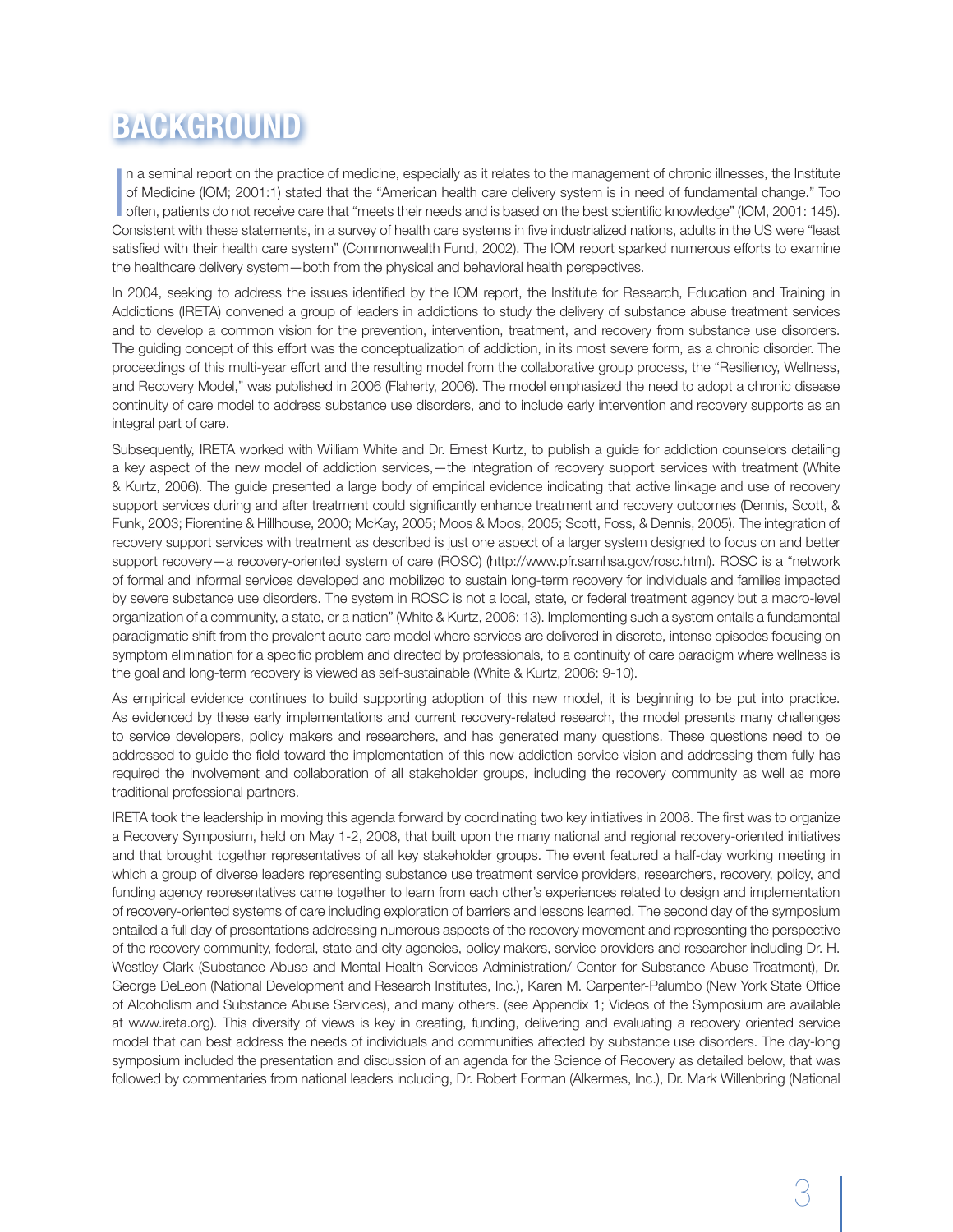Institute of Alcohol Abuse an Alcoholism), Dr. Timothy Condon (National Institute on Drug Abuse), and Drs. A. Thomas McLellan and Deni Carise (Treatment Research Institute).

IRETA's second initiative to integrate the recovery vision into the addiction field entailed partnering with other organizations (Great Lakes Addiction Technology Transfer Center and Philadelphia Department of Behavioral Health and Mental Retardation Services) to support the preparation of a monograph authored by William White laying out the empirical support for the move to ROSC (White, 2008; http://www.ireta.org/merchant2/). The monograph was published in June of 2008 and is the first and most comprehensive systematic review of the literature to support transition to ROSC and the concrete strategies that will make the vision of ROSC a reality.

This brief grew out of both, planning for the recovery symposium and the clear need, highlighted in William White's 2008 monograph, for transformation of substance abuse service delivery so that it better promotes long-term recovery. Doing so will require a robust and thorough empirical basis—the science of recovery.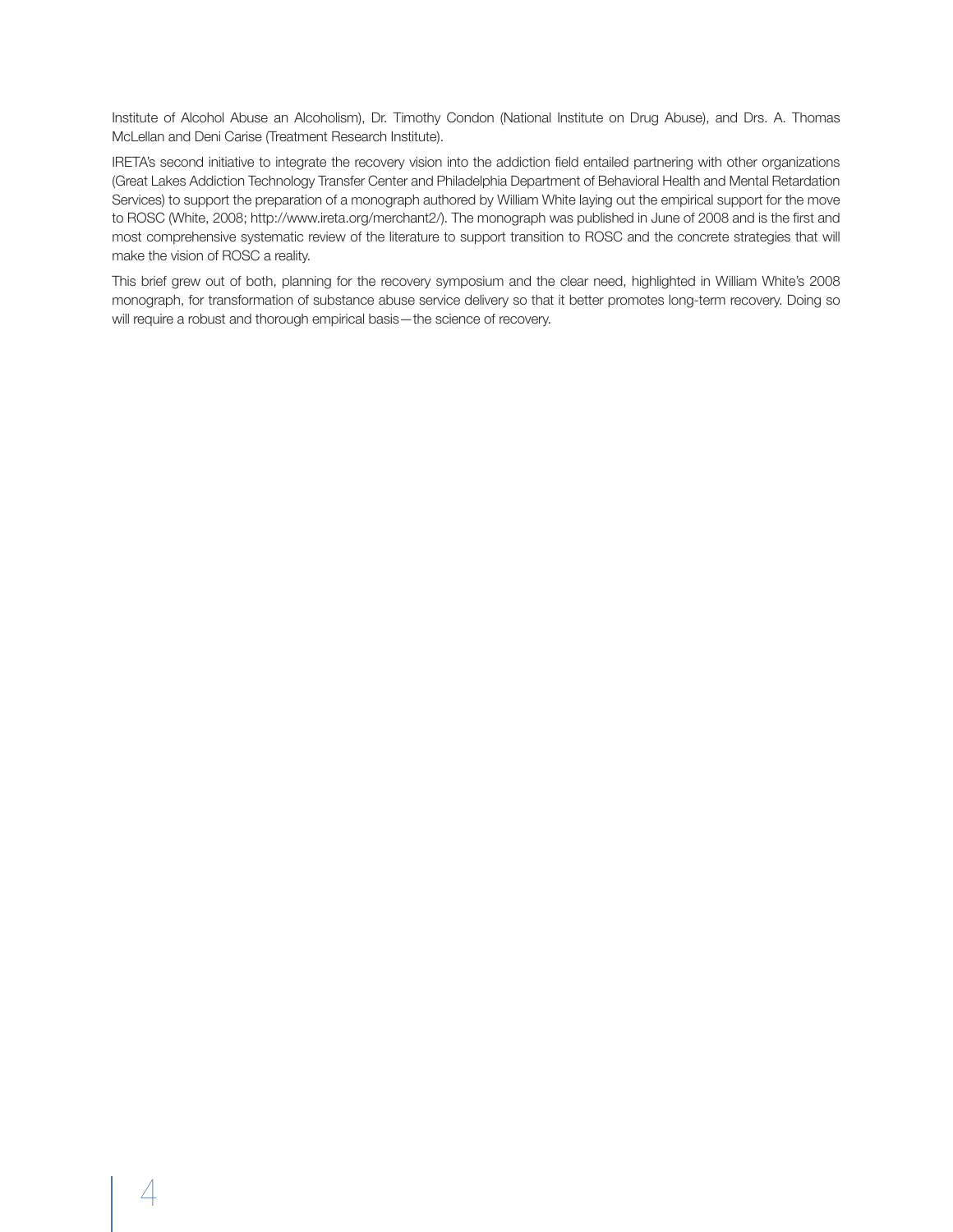# **INTRODUCTION**

In preparation for the recovery symposium described above, the symposium planning group solicited input from various stakeholder groups about the types of questions we need to be able to answer to promote long-term recover n preparation for the recovery symposium described above, the symposium planning group solicited input from various stakeholder groups about the types of questions we need to be able to answer to promote long-term recovery, inform oriented services. We obtained extensive input from the recovery community (based on the national work of Faces and Voices of Recovery in which the organization gathered questions and issues of concern to persons in recovery); surveyed service providers nationwide representing all treatment modalities and therapeutic orientations, funding source (public and private), agency size, and geography (urban and rural); and obtained input from the research community. The resulting feedback was then organized into broad categories that are presented in this brief ("What do we need to know?"). A more detailed list of topics and questions is presented in Appendix 2. A preliminary summary of this brief was presented at a closed presymposium meeting of key stakeholders on May 1; audience feedback from this presentation was incorporated in this final version of the brief.

This brief summarizes the need for and promise of the Science of Recovery, presents key research questions, and closes with a summary of current obstacles to conducting recovery-oriented research and suggestions for possible future directions.

# **WHY DO WE NEED A SCIENCE OF RECOVERY?**

ecades of federally-funded research have resulted in a vast knowledge base about the nature (etiology, "causes"),<br>patterns, consequences and treatment of addiction. Information on the prevalence of alcohol and drug use in patterns, consequences and treatment of addiction. Information on the prevalence of alcohol and drug use in the past employment status. But there is much we do not know—**How many people in the US are in recovery? How did they get there?**

Treatment can be effective, even though it typically requires multiple episodes of care under the current service model, but rates of reoccurrence are high even after several years. Less than one-third of people with drug or alcohol problems ever seek treatment. **How do we "sell" treatment to those who need it?** 

Medications that can help achieve (and maintain?) abstinence are currently available or in development and testing phases to address dependence on a growing number of substances. The goal of these medications is primary symptom management. **ARE WE CURING ADDICTION?** 

Addiction is best conceptualized as a chronic brain disorder. As such, it cannot be cured but it can be managed. Comparing addiction to other chronic conditions such as diabetes, hypertension or asthma, McLellan (2002) noted the many similarities in the etiology, course, treatment and treatment outcomes across chronic conditions. However, more than (or perhaps unlike) any other chronic condition, active addiction has deleterious consequences on almost all areas of functioning (physical and mental health, family and social functioning, employment and education, housing, legal status, and overall well-being). Abstinence from drugs and alcohol is likely a prerequisite to improvement in other life domains, but it rarely brings instant relief (Vaillant, 1995). Addicted individuals who address abstinence alone are unlikely to maintain that abstinence for a prolonged period. Individuals need to address "recovery" in the multiple life domains affected by active addiction. Note: For many, the term 'recovery' used to denote regaining something that was lost, is a misnomer as relates to 'externals' (materials possessions or status). Rather, a recurring theme among persons in recovery is that what is regained is an identity (a self) and a potential that were lost to addiction (Laudet, 2007).

Unlike other chronic conditions, focusing only on the pathology of addiction (symptoms) leads to stigma that translates into discrimination against those who have overcome the disease and represents many obstacles to rebuilding lives—such as in housing, education, labor markets, etc. Many individuals emerge from active addiction with co-occurring mental or physical health conditions that also carry stigma (most notably mental health issues and HIV/AIDS). Many individuals who have overcome active addiction experience enduring shame and guilt about the impact their past substance use had on loved ones and on society. This may result in "spiritual malaise," depression, and related negative emotions that can hinder recovery. These secondary symptoms of active addiction must be addressed as part of the recovery process. Would a diabetic experience relief from his/her condition by undertaking a "searching fearless moral inventory" (4th step)? Would a hypertensive consider the need to make amends (9th step) for actions taken when s/he was symptomatic? Yet, many individuals in recovery from addiction worldwide do so in the context of working the 12-step recovery program. **Thus, while addiction shares many**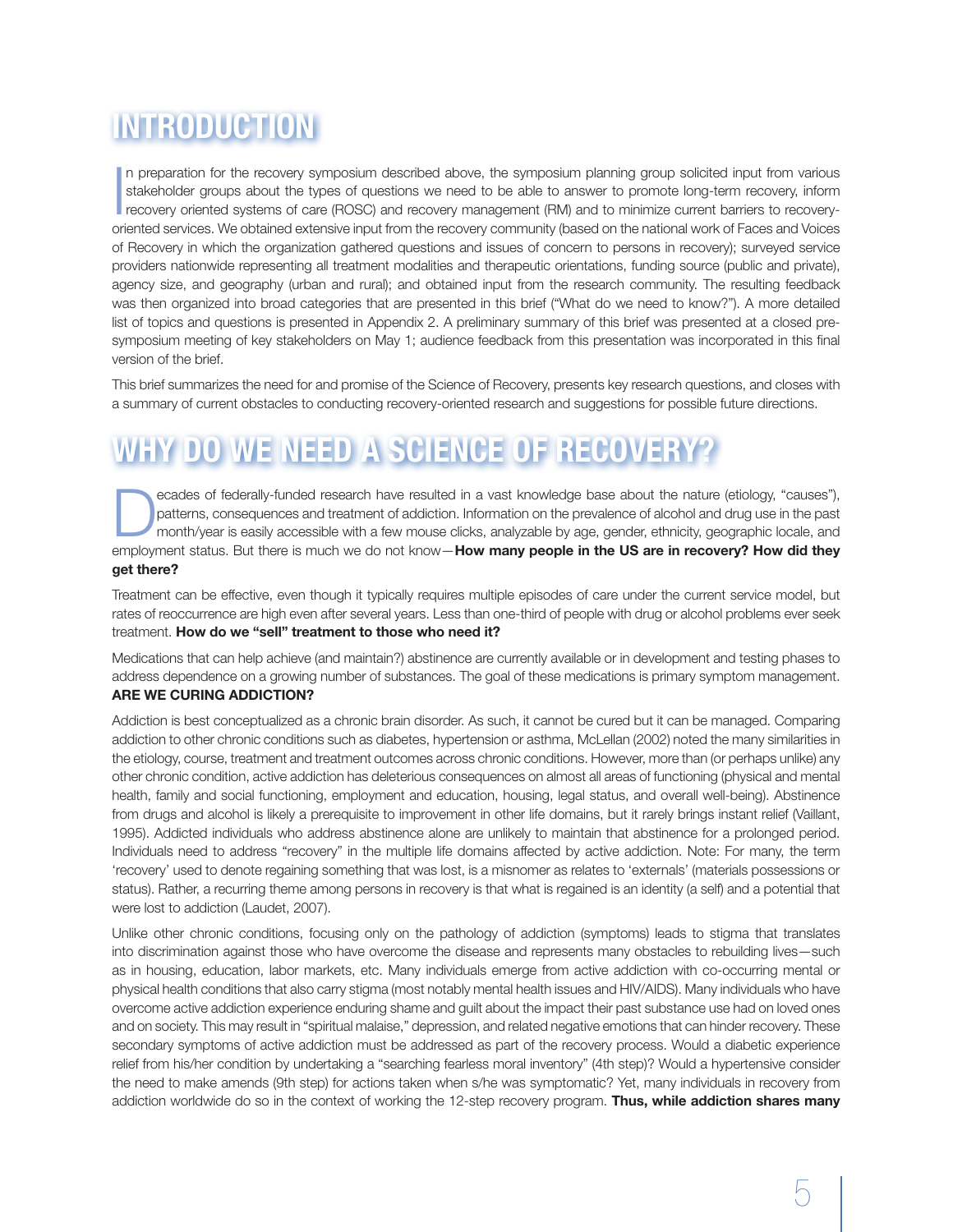#### **characteristics with other chronic conditions, it also has a number of unique features that require attention when seeking to elucidate and promote stable remission (recovery).**

The World Health Organization defines health as "a resource for everyday life" rather than as the mere "absence of symptoms" (World Health Organization, 1986). In an interview with Bill White, Dr. Clark recently stated that "Recovery is more than abstinence from alcohol and drugs; it is about building a full and productive life in the community. *Our treatment systems must reflect and help people achieve this broader understanding of recovery"* (Clark, 2007). The call is being heard. State by state, substance use disorder services nationwide are undergoing a historic transformation from the prevalent acute care model to a person-centered, multi-system, continuum of WELLNESS-oriented care: recovery-oriented systems of care (ROSC).

Though this is beginning to change (e.g., Betty Ford Institute; Betty Ford Institute Consensus Panel, 2007), the construct of *recovery* has yet to be adequately defined, deconstructed, and operationalized. *Long-term recovery* is virtually uncharted territory. How can we effectively promote something we poorly understand and have not adequately examined?

THUS THE FIRST STEP OF THE ACTION PLAN TO PROMOTE LONG-TERM RECOVERY MUST BE TO DETERMINE WHAT WE NEED TO KNOW AND TO SEEK ANSWERS.

# **WHAT DO WE NEED TO KNOW?**

**Mat is recovery?** Specifically what are the required ingredients: abstinence PLUS WHAT? In which domains is improvement required for there to be "recovery" not only in the eyes of society but also for the individual?<br>Rela improvement required for there to be "recovery" not only in the eyes of society but also for the individual?

by maintaining motivation (Laudet, Becker, & White, 2008). **What constitutes a satisfying quality of life in recovery?** How does that change over time?

For individuals to achieve long-term recovery, they need to initiate recovery. Many individuals with severe problems require multiple attempts before truly initiating the recovery process. What needs to "click" in the person? What is the catalyst? How can professionals (both traditional treatment providers and providers of non-traditional support services) shorten the typical addiction career?

For recovery to become long-term, early recovery has to be sustained and solidified. How do we engage the community and other non-specialty care providers (e.g., primary care physicians) in becoming early interveners to prevent return to active addiction or other life loss that may precipitate relapse?

Research shows **differences in dependence and cessation trajectories across drug classes** (Office of Applied Studies, Substance Abuse and Mental Health Services Administration, 2008); What are the implications of these findings for recoveryoriented services, specialty care, recovery outcomes, patterns and determinants?

The risk of return to active addiction becomes minimal after 5 or more years of abstinence. What else needs to happen for individuals to achieve and sustain recovery? **What is long-term recovery?** What degree of improvement in which life domains are required for the individual to have something s/he does not want to lose to active substance use?

**Multiple paths to recovery—How do people recover?** What works? For whom? When? Under which circumstances (low/high recovery capital, severity, family history, etc.)? Not only to initiate recovery but also to sustain it over five years, ten years, or for life? Though participation in treatment and 12-step fellowship programs appear effective for some, many do not participate in either and reoccurrence rates are high even among those who do participate. Further research is needed on natural recovery, religious and spiritual recovery, secular recovery with and without the assistance of mutual aid involvement and/or professional treatment that may include medications, the use of recovery homes, recovery coaches and other emerging forms of recovery management. Through the multiple pathways available, **what are the common themes in recovery?**

**How effective and cost effective are recovery-oriented systems of care** (ROSC) in terms of lives and dollars saved, communities restored, families reunited, employment rates increased (or absenteeism decreased) and demonstration of good "citizenship"—living up to the responsibilities of society? This needs to be measured using a longitudinal approach across isolated episodes of specialty care. It is likely that while ROSC represents a greater investment than an individual treatment episode, the approach will save money and lives when evaluated over the life of an individual's 'service career.'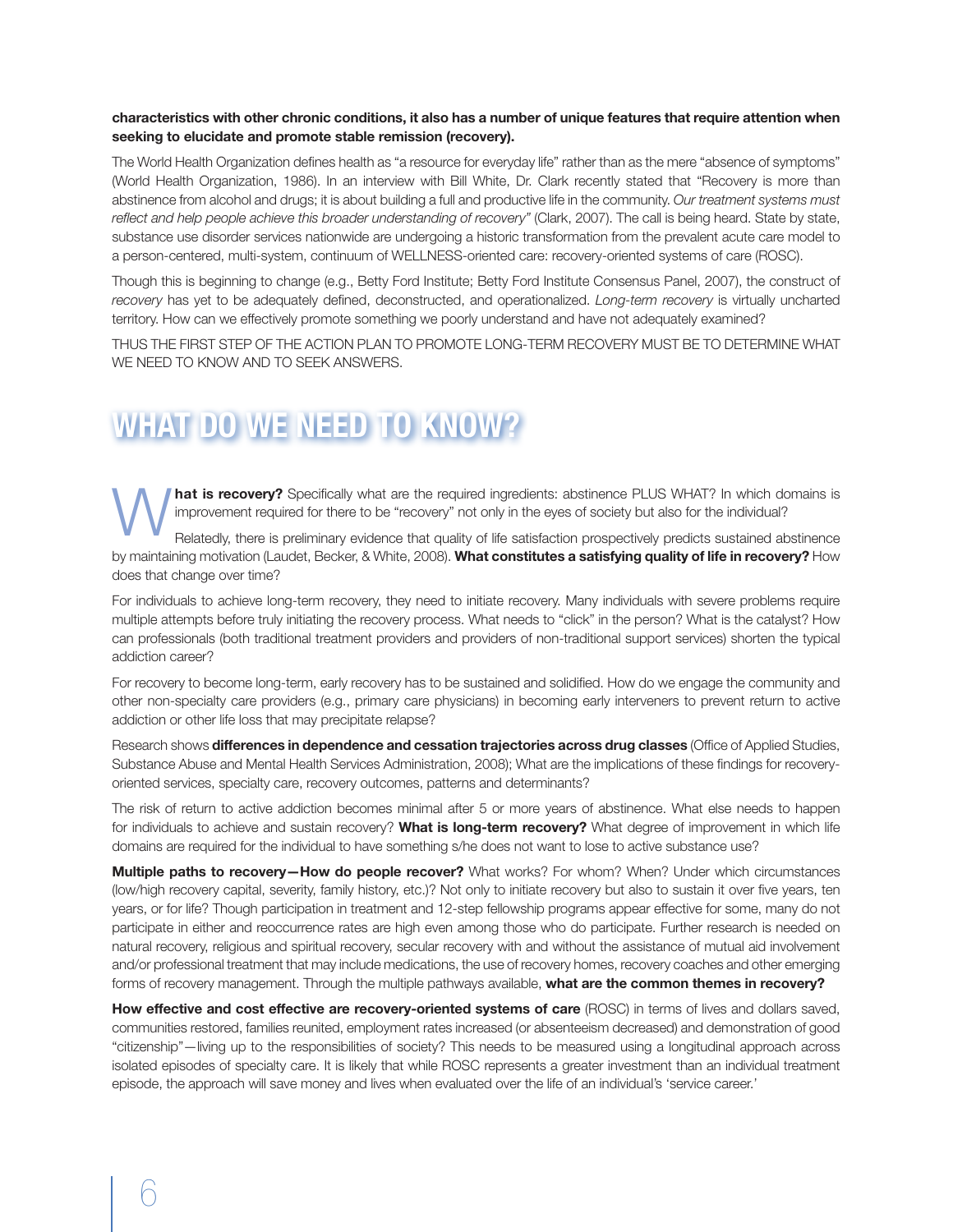What is the most effective **role of peers in recovery services?**

**How is recovery from addiction similar to and different from recovery from other chronic conditions?** From medical conditions (e.g., diabetes and arthritis)? From mental health conditions (e.g., depression and PTSD)? From recovery from other "addictions" (e.g., internet, gambling, food, sex, and shopping)? What can we learn from other fields, and, specifically, for which aspect of addiction recovery must we devise specific interventions, paradigms, and/or measures?

There is a high rate of **co-occurring physical and mental health chronic conditions;** to date the addictions field has focused almost exclusively on psychiatric comorbidity and on HIV. How do other co-morbid chronic conditions affect the initiation and maintenance of recovery? How do we integrate the multiple systems of care that are required to support wellness for persons with multiple conditions?

**How do we disseminate the message of hope and increase the attractiveness of recovery services?** 

# **WHAT WILL THE SCIENCE OF RECOVERY TELL US THAT WE DO NOT ALREADY KNOW?**

efore asking what the science of recovery will tell us, we must first commit to making the science of recovery a true<br>science. The research questions and methods may differ, but the same high scientific standards must be u science. The research questions and methods may differ, but the same high scientific standards must be upheld so that **the science of recovery is as good (or better) as the science of addiction.**

The ultimate goal of science is to inform clinical practice to improve lives. The science of addiction has and will continue to elucidate "the problem" (the multiple causes of substance use disorders) and to inform strategies to address it. We have a solid understanding of why and how people become substance dependent (e.g., brain studies and biology) that is being translated into therapies to lead substance dependent persons out of addiction. **The science of recovery will** *complement* **the science of addiction and lead to additional, diverse effective strategies to promote healthy, satisfying, productive lives among formerly dependent individuals.**

The science of recovery will inform the recovery community as well as service development, policy and funding and make significant contributions to our nation's health and its economy. The mere action of making wellness a bona fide outcome will help reinforce the fact that recovery from addiction can be and is a reality for many. By extension, this can give hope to the many individuals and families affected by substance use disorders and support them in their search for the solution that will work for them.

Empirically-derived knowledge about **recovery as a multi-dimensional, dynamic construct** will provide clinicians, the recovery community, and other stakeholders with realistic expectations and goals. It will inform the development of tools to measure recovery and identify recovery milestones. This will help track change over time (not only in terms of abstinence but also in terms of global functioning), inform changing service/support needs as the process unfolds, help payers and prospective clients to select and evaluate services, and facilitate research to quantify the effectiveness and cost-effectiveness of recoveryfocused services. Identifying the benefits of recovery, not only to society but also to the individual, makes recovery-oriented substance abuse services more attractive than those "selling" abstinence alone. This can contribute to increased help-seeking among persons with alcohol and other drug problems, and can ultimately translate into minimizing the many costs of active addiction-quantifiable costs such as those for healthcare, crime, infectious diseases and other medical consequences of addiction, loss of productivity, and less easily quantifiable costs related to families, children, and communities.

Empirically-derived knowledge about the phenomenology of **long-term recovery** (e.g., when is recovery "stable"? "sustained"?) will contribute to minimizing many of the current societal barriers to recovery. As mentioned above, these barriers tend to manifest themselves as discriminating policies and pervasive stigma attached to persons who have a history of addiction related to quality of life issues such as employment, housing, and professional licensures.

The science of recovery will allow us to quantify the likelihood of recovery from substance use disorders regardless of path, and to identify factors that promote and hinder the process. By learning how recovery is attained and sustained, information will emerge about the various "paths" to recovery (professional treatment, self help, religious and spiritual recovery, and others perhaps yet unidentified), help determine whether specific paths are indicated for certain groups of individuals and individuals themselves (depending on severity, substance, gender, comorbidity, recovery or social "capital"). That will provide helping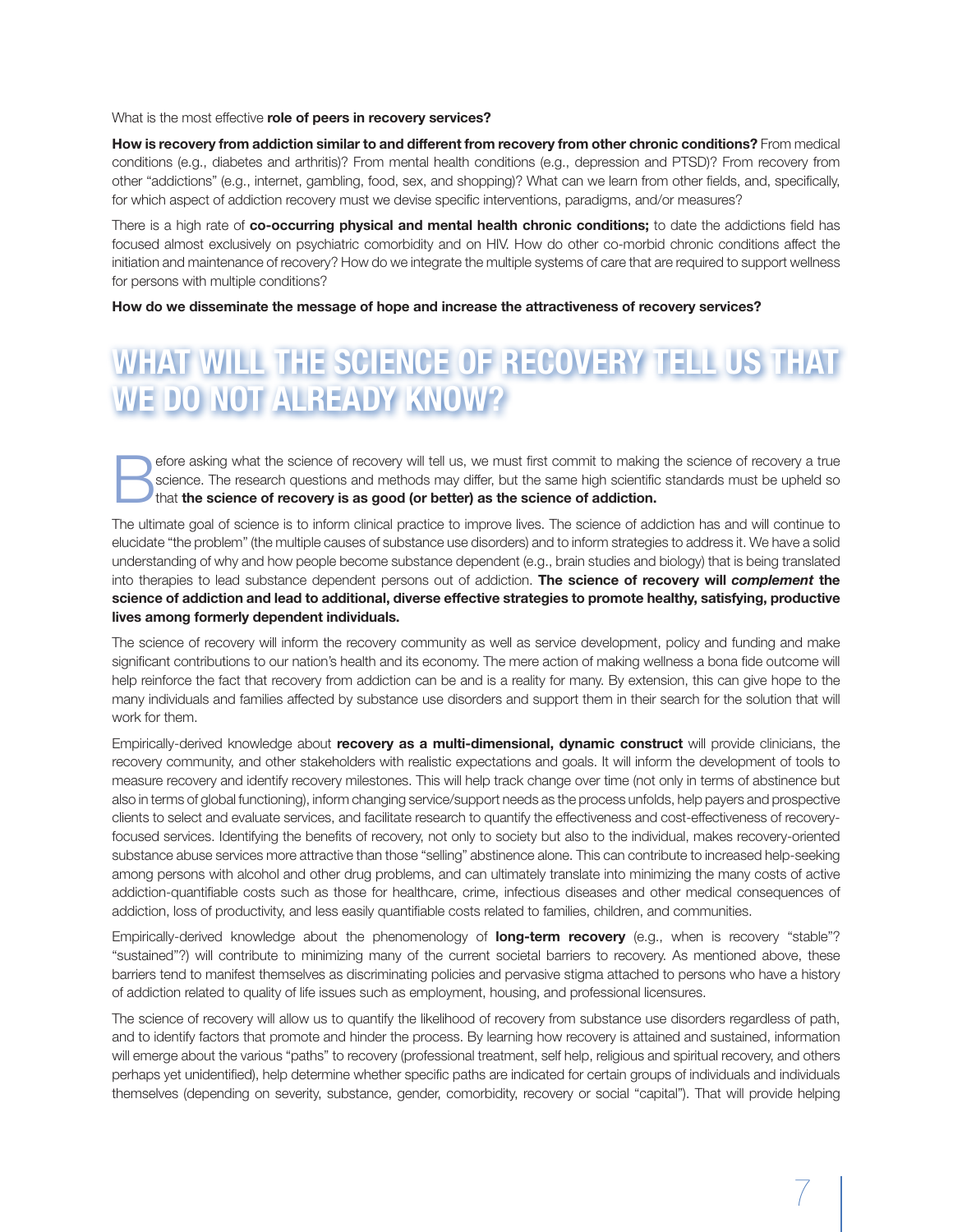professionals and persons experiencing substance use disorders a menu of recovery paths from which to choose in the same way physicians and their patients can review and select among strategies to address high cholesterol depending on the individuals' blood levels, medical and family history, and lifestyle.

Identifying the critical ingredients of recovery at successive stages of the process will inform recovery oriented systems of care, a service model that is likely to be more cost effective than the prevalent acute-care paradigm. Quantifying its effectiveness and cost effectiveness require "recovery criteria" that do not currently exist.

# **CURRENT BARRIERS TO THE SCIENCE OF RECOVERY**

In structure and focus, addiction research funding thus far has mirrored the acute-care model prevalent in clinical practice.<br>This approach is ill-suited to elucidating recovery from a chronic condition. Further, we have l This approach is ill-suited to elucidating recovery from a chronic condition. Further, we have looked to other biomedical disciplines for scientific standards, at times compromising external validity ("real world relevance") in the process. These strategies are well-suited to address some questions and have yielded great advances—e.g., treatment effectiveness studies—but are ill-suited to study recovery.

Key obstacles to conducting (or rather securing funding for) recovery-oriented research currently include:

- **n** Primary focus on symptoms (substance use) and social (public health and safety) which lead to insufficient attention on wellness (e.g., quality of life and global health)
- n Primary emphasis on the biomedical aspects of addiction (e.g., brain studies and medication studies) to the detriment of investigating other critical determinants of remission and recovery (e.g., psychosocial and socio-cultural environment in addiction and recovery patterns) in an integrated manner.
- **n** Emphasis on formal treatment services which lead to insufficient attention on the natural history of recovery using various paths; the psychosocial environment; social, personal and social 'capital;' socio-cultural resources and obstacles; and family history and community influences on patterns of substance use, paths and patterns of recovery.
- **n** Insufficient long-term studies which lead to emphasis on the initiation of abstinence rather than on promotion of sustained wellness (i.e., long term recovery).
- **n** Most recently: Fiscal austerity favoring shorter studies or large clinical trials of therapeutic interventions to the detriment of long-term observational studies ('natural history') that hold great promise to identify paths, patterns and determinants of the broader construct of recovery.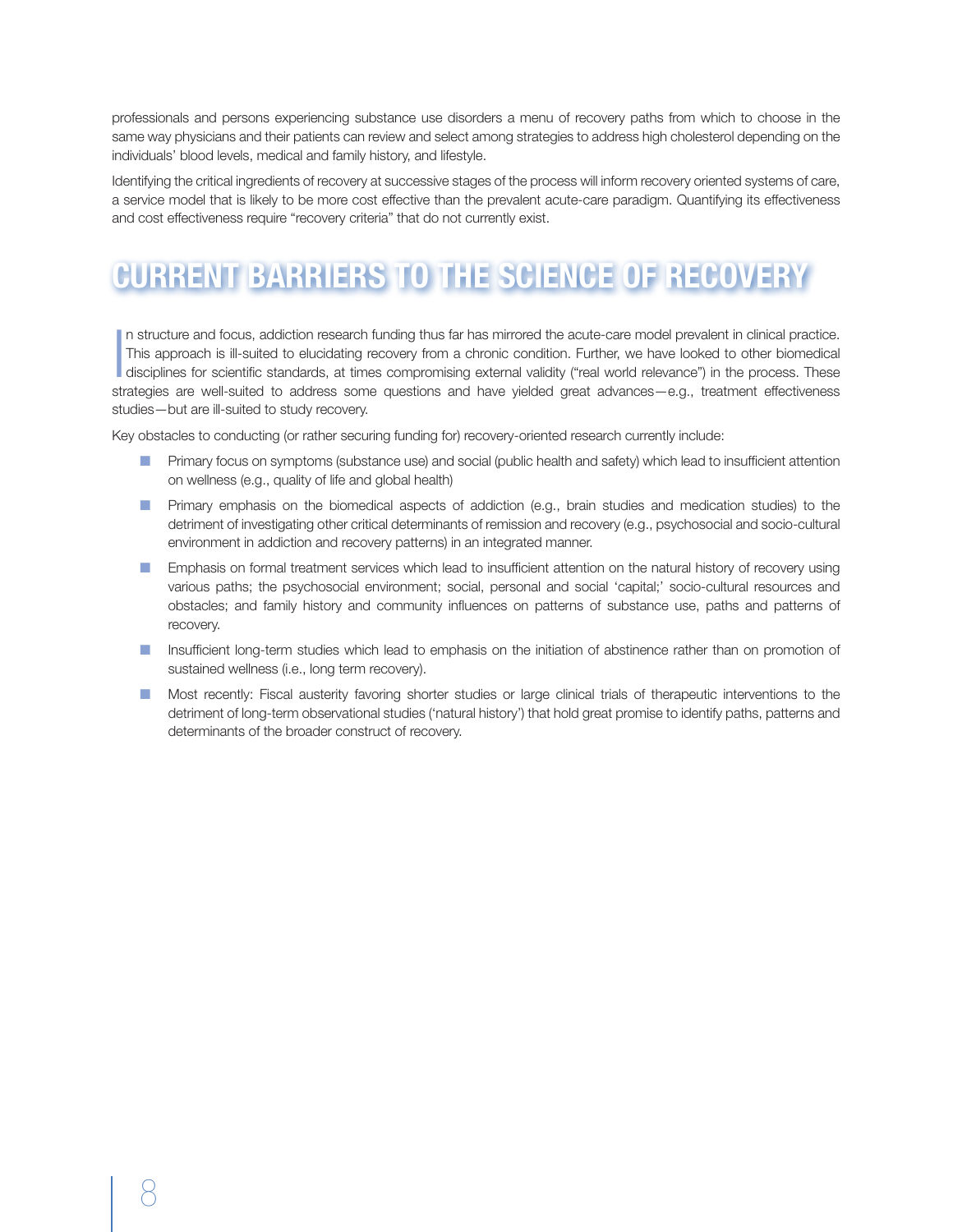# **FUTURE DIRECTIONS**

ubstance abuse services are gradually becoming more "recovery-oriented" and making two significant paradigmatic shifts: (1) From the acute, intense episode of specialty care model to a continuum of multi-system care, and (2) from addressing primary symptoms to promoting global health.

*"If addiction is to be studied as a chronic relapsing disease, increased follow-up periods will be necessary to advance our understanding for achieving and sustaining recovery. Advancing science in this arena will require comprehensive, individually based, longitudinal data sets"* (Hilton, Chandler, & Compton, 2008: 5).

#### **What research funding agencies can do to promote long-term recovery:**

- Include recovery as a bona fide topic and major goal area in agencies' strategic plans—Recovery can no longer be treated as a secondary outcome or as merely abstinence from drugs and alcohol.
- **n** Earmark research funding (RFA) specifically to elucidate the phenomenology (ingredients) of recovery and long-term recovery processes, patterns and their determinants: Solicit research that:
	- • Adopts a longitudinal, naturalistic, developmental, "career" perspective (a la Vaillant, Hser, and Moos/Timko).
	- Considers the multiple paths to recovery-not just treatment.
	- Combines quantitative and qualitative methods to gain in-depth knowledge FROM (and about) persons in recovery.
	- Makes wellness (recovery and global functioning), NOT substance use, criminal involvement and employment only, THE primary outcome.
	- • Adopt an ecologically valid "person in environment" approach rather than an individual-level approach only.
	- Addresses research questions developed in partnership with service providers (to maximize technology transfer) and with the recovery community (to maximize relevance).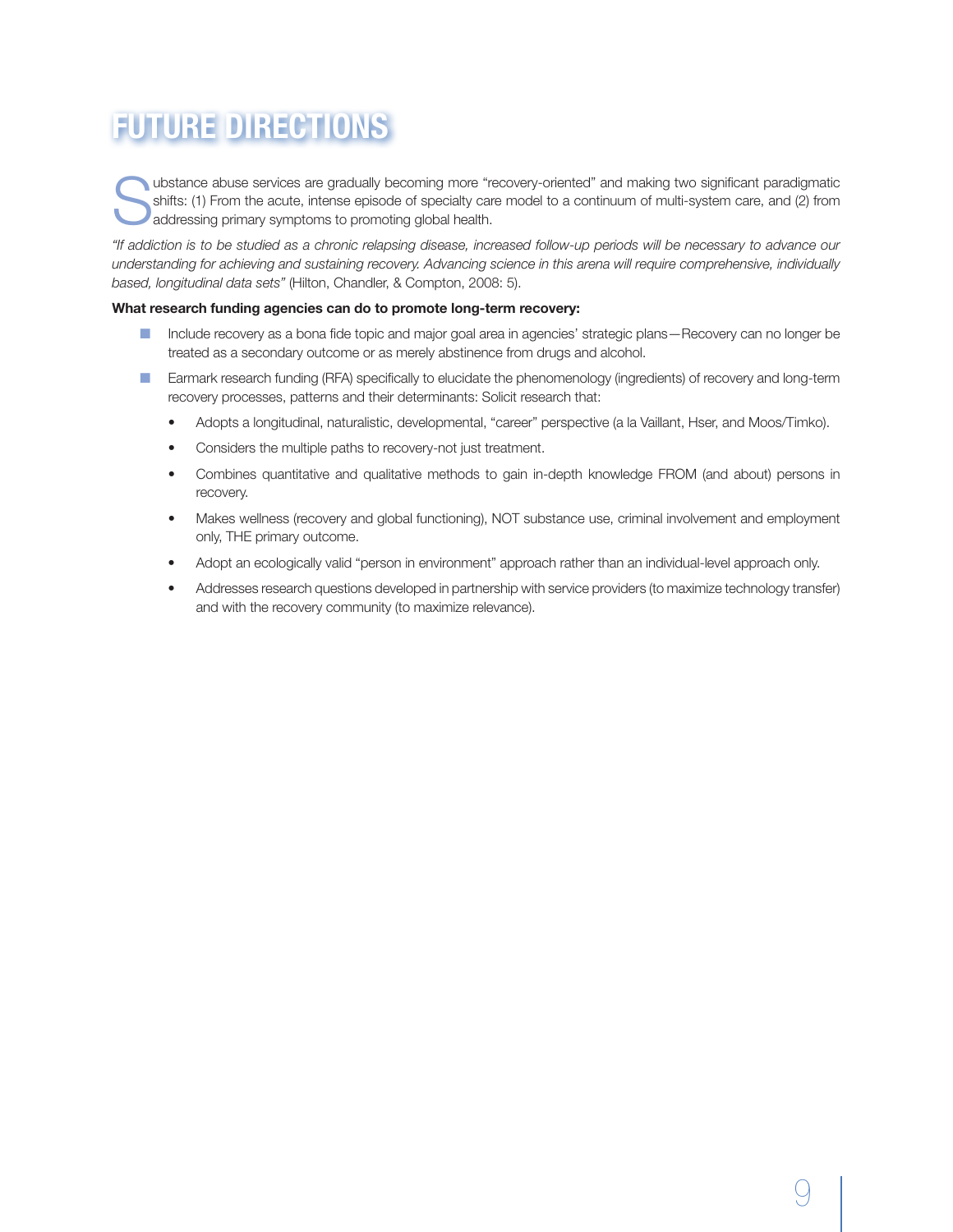# **APPENDIX 1: RECOVERY SYMPOSIUM DAY 2 AGENDA**

| <b>TIME</b>            | <b>EVENT / TOPIC / TITLE AND SPEAKERS</b>                                                                                                                                       |
|------------------------|---------------------------------------------------------------------------------------------------------------------------------------------------------------------------------|
|                        |                                                                                                                                                                                 |
| 7:30 AM - 8:00 AM      | <b>REGISTRATION</b>                                                                                                                                                             |
| 8:00 AM - 8:15 AM      | <b>WELCOME</b>                                                                                                                                                                  |
|                        | Dr. Michael Flaherty - Executive Director, IRETA and Principle Investigator, NeATTC                                                                                             |
|                        | Mr. Jim Baker - Chairman, Philadelphia Mayor's Drug and Alcohol Commission                                                                                                      |
|                        | Mr. Gilbert Gadson - NET Consumer Council                                                                                                                                       |
|                        | Ms. Deb Beck - President/Drug and Alcohol Service Providers Organization of<br>Pennsylvania, Member and Policy Co-Chair, State Associations of Addiction Services<br>Consultant |
| 8:15 AM - 9:15 AM      | <b>SYMPOSIUM KEYNOTE</b>                                                                                                                                                        |
|                        | Recovery-A Systems Perspective                                                                                                                                                  |
|                        | Mr. William White - Senior Researcher, Chestnut Health Systems Lighthouse Institute                                                                                             |
| $9:15$ AM - $10:45$ AM | <b>SYMPOSIUM PANEL</b>                                                                                                                                                          |
|                        | Recovery Oriented Systems of Care - Perspectives from Cities and States                                                                                                         |
|                        | <b>Dr. George DeLeon</b> (Moderator) - Director, Center for Therapeutic Community<br>Research, National Development and Research Institutes, Inc.                               |
|                        | Dr. Thomas Kirk - Commissioner, Connecticut Department of Mental Health and<br><b>Addiction Services</b>                                                                        |
|                        | Mr. Phillip Valentine - Executive Director, Connecticut Community for Addiction<br>Recovery                                                                                     |
|                        | Dr. Arthur Evans - Director, Philadelphia Dept. of Behavioral Health & Mental<br><b>Retardation Services</b>                                                                    |
|                        | Ms. Beverly Haberle - Executive Director, Bucks County Council on Alcoholism and<br>Drug Dependence, Inc.                                                                       |
|                        | Ms. Karen Carpenter-Palumbo - Commissioner, NY State Office of Alcoholism and<br>Substance Abuse Services                                                                       |
|                        | Ms. Betty Currier - Consultant, Council on Addictions of New York State                                                                                                         |
| 10:45 AM - 11:00 AM    | <b>BREAK</b>                                                                                                                                                                    |
| 11:00 AM - 12:00 PM    | <b>SYMPOSIUM PANEL</b>                                                                                                                                                          |
|                        | Aligning Special Population Needs with Recovery Oriented Systems of Care                                                                                                        |
|                        | Ms. Cheryl Floyd (Moderator) - Executive Director, Pennsylvania Recovery<br><b>Organizations Alliance</b>                                                                       |
|                        | Ms. Ting-Fun May Lai - Director, Program Development and Quality Assurance of<br>Behavioral Health Services of Hamilton Madison House                                           |
|                        | Mr. Harlan Pruden - Co-Founder and Council Member of the NorthEast Two-Spirit<br>Society                                                                                        |
|                        | Ms. Lisa Mojer-Torres, Esq. - New Jersey Consumer Advocate                                                                                                                      |
|                        | Dr. Calvin Trent - Detroit Health Department, Bureau of Substance Abuse                                                                                                         |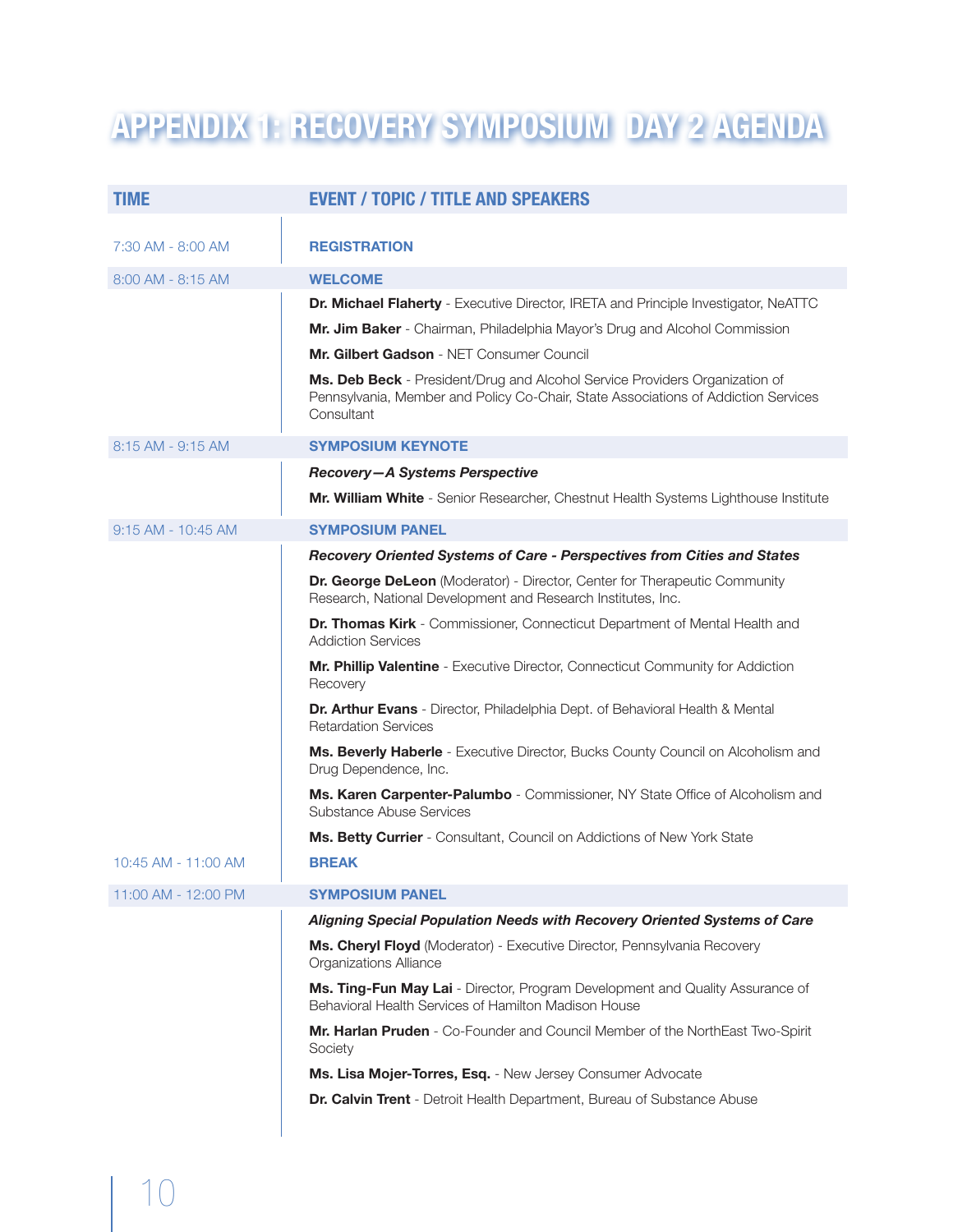| 12:05 PM - 1:20 PM | <b>LUNCH / KEYNOTE PRESENTATION</b>                                                                                                                                                               |
|--------------------|---------------------------------------------------------------------------------------------------------------------------------------------------------------------------------------------------|
|                    | A Model for Recovery Oriented Systems of Care from a National Perspective                                                                                                                         |
|                    | <b>Dr. H. Westley Clark</b> - Director, Center for Substance Abuse Treatment, Substance<br>Abuse and Mental Health Services Administration                                                        |
| 1:25 PM - 2:05 PM  | <b>RESPONDENT PANEL</b>                                                                                                                                                                           |
|                    | <b>Comments on "A Model for Recovery Oriented Systems of Care from a National</b><br>Perspective"                                                                                                 |
|                    | Mr. John J. Coppola (Moderator) - Executive Director, Alcoholism & Substance<br>Abuse Providers on New York State, Inc., and Representative of State Associations of<br><b>Addiction Services</b> |
|                    | Ms. Melody Heaps - Founder and President, Treatment Alternatives for Safe<br>Communities                                                                                                          |
|                    | Mr. Mark Parrino - President, American Association for the Treatment of Opioid<br>Dependence                                                                                                      |
|                    | Dr. Kenneth Ramsey - President and CEO, Gateway Rehabilitation Center                                                                                                                             |
|                    | Ms. Pat Taylor - Executive Director, Faces & Voices of Recovery                                                                                                                                   |
| 2:05 PM - 2:20 PM  | <b>BREAK</b>                                                                                                                                                                                      |
| 2:20 PM - 2:30 PM  | <b>INTRODUCTION FOR RESEARCH FOCUS</b>                                                                                                                                                            |
|                    | <b>Research and Recovery</b>                                                                                                                                                                      |
|                    | Dr. Robert Forman - Clinical Scientist, Alkermes, Inc.                                                                                                                                            |
| 2:30 PM - 2:55 PM  | <b>SYMPOSIUM PRESENTATION</b>                                                                                                                                                                     |
|                    | <b>Building the Science of Recovery: A Recovery Research Agenda</b>                                                                                                                               |
|                    | Dr. Alexandre Laudet - Director, Center for the Study of Addictions and Recovery,<br>National Development and Research Institutes, Inc.                                                           |
| 3:00 PM - 3:25 PM  | <b>SYMPOSIUM COMMENTARY</b>                                                                                                                                                                       |
|                    | <b>Comments on a Recovery Research Agenda</b>                                                                                                                                                     |
|                    | Dr. Tim Condon - Deputy Director, National Institute on Drug Abuse                                                                                                                                |
| 3:30 PM - 3:55 PM  | <b>SYMPOSIUM COMMENTARY</b>                                                                                                                                                                       |
|                    | Comments on a Recovery Research Agenda                                                                                                                                                            |
|                    | <b>Dr. Mark Willenbring</b> - Director, Division of Treatment and Recovery Research, National<br>Institute on Alcohol Abuse and Alcoholism                                                        |
| 4:00 PM - 4:25 PM  | <b>SYMPOSIUM COMMENTARY</b>                                                                                                                                                                       |
|                    | <b>Comments on a Recovery Research Agenda</b>                                                                                                                                                     |
|                    | Dr. A. Thomas McLellan - CEO, Treatment Research Institute                                                                                                                                        |
| 4:30 PM - 4:50 PM  | <b>SYMPOSIUM SUMMATION</b>                                                                                                                                                                        |
|                    | <b>Where Do We Go From Here?</b>                                                                                                                                                                  |
|                    | <b>Dr. Michael Flaherty</b> - Executive Director, IRETA and Principle Investigator, NeATTC                                                                                                        |
|                    | Ms. Lonnetta Albright - Director, Great Lakes Addiction Technology Transfer Center                                                                                                                |
| 4:50 PM - 5:00 PM  | <b>EVALUATION AND ADJOURN</b>                                                                                                                                                                     |
|                    |                                                                                                                                                                                                   |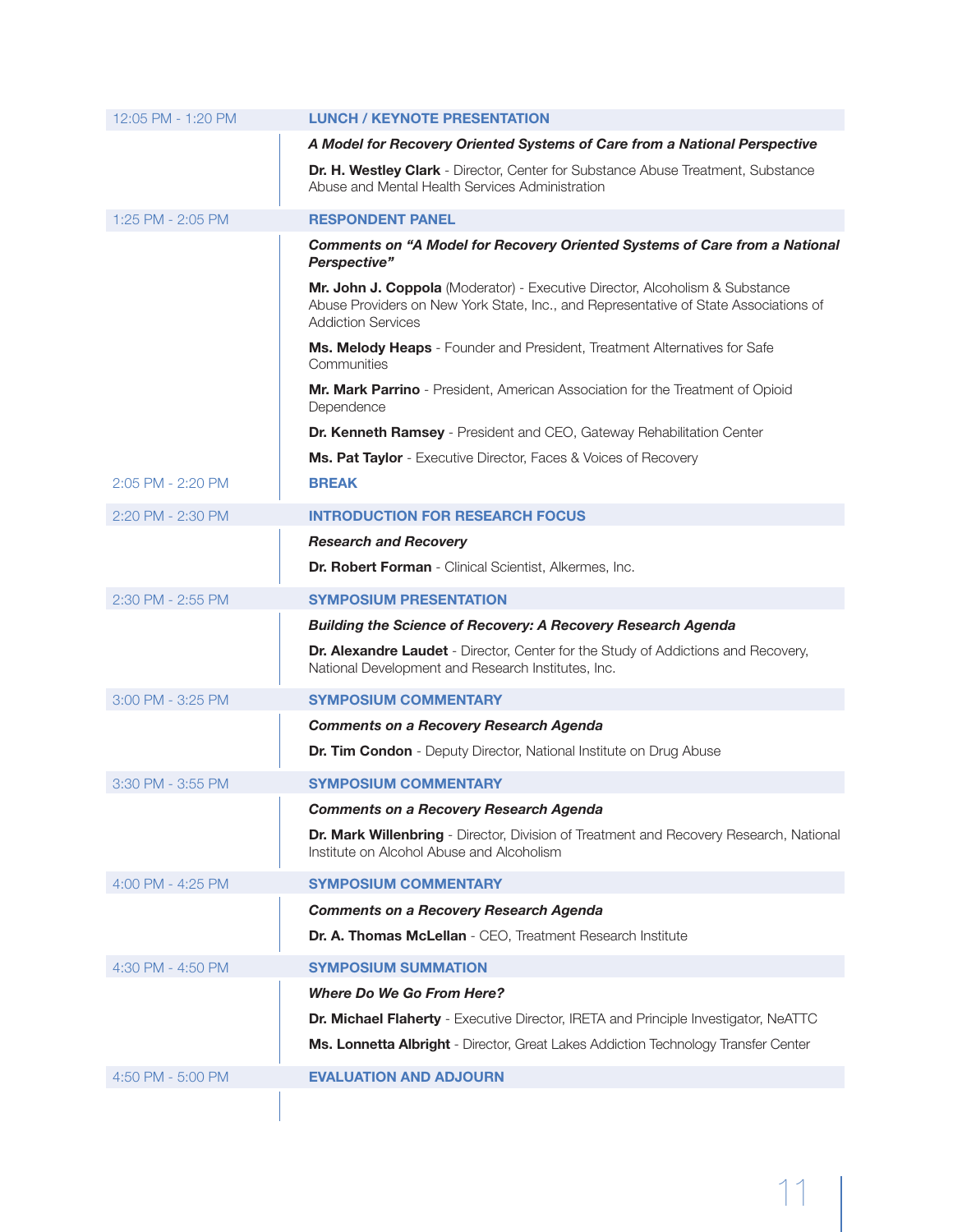# **APPENDIX 2: COMPILATION OF RECOVERY-FOCUSED QUESTIONS**

# ACHIEVING CONSENSUS ON A DEFINITION OF RECOVERY

When "recovery" is "successful" (and that needs to be defined), what actually changes? What is gained (in which life domains are the changes)? Is anything of value lost on the way to recovery? What are the behavioral economics of recovery (gain vs. loss)?

### **What are the critical ingredients/required elements of sustained recovery?**

In terms of substance use AND global health, i.e., other key functioning/life areas—mental health; physical health; social/ family; employment/finances; living conditions; access to care; leisure/recreation; spirituality; and what else? This needs to be examined across subpopulations, primary substances, and by "recovery stages", among others.

### DESCRIBING THE RECOVERY PROCESS

- What is the phenomenology of recovery over time—What changes? How does it change?
- What is the relationship among the critical life domains—Are they independent? Are they cumulative? Is abstinence in addition to a fantastic family life, mediocre health and no job as predictive of sustained "recovery" as abstinence plus a mediocre family life and a mediocre job?
- **n** What is the absolute and relative importance of each of the life domains/components: To the individual (importance ratings)? To predicting recovery maintenance? e.g., (a) Is abstinence critical to initiate change in the other domains or vice versa?; (b) is long term abstinence (say 3 years) in the absence of other positive changes enough to sustain recovery or are such persons at increased risks for relapse relative to someone with the same abstinence duration plus positive changes in global functioning? (i.e., is abstinence enough?)
- n Do the relationships and rankings of multiple life domains change over time? For example, the first few months one may really enjoy waking up with a clear head or regaining the trust of family members. Then one wants a job, social relationships, a larger house, a sense of purpose, etc. At that stage, does absence of desired/needed change increase the risk of return to substance use?
- **n** Conversely, what is the phenomenology of loss/deterioration in these domains? Does deterioration in key life domains (e.g., mental health or social functioning) lead to loss of abstinence or is abstinence lost first? Does that vary by gender, age, ethnic subgroup, or recovery stage? Could we use this information to develop a more attractive recovery sales package to various subgroups? How would selling wellness rather than abstinence influence service utilization and, ultimately, the nation's health?
- Is there a "point of no return" to active addiction/dependence—where the odds of return to active use are essentially zero—or is it really "once an addict always an addict"? If there is a "point of no return", what is the set of criteria (e.g., a given duration of continuous abstinence plus a given "level" of functioning in key domains) that allows us to predict and promote arriving at that point? This speaks to whether dependence/addiction is a lifelong illness (and restoring any "rights" or privileges, professional or otherwise, to persons with a dependence history).

# DESCRIBING THE RECOVERY PROCESS: Chronology

- What is "long-term recovery"—specifically how long or does it vary and, if so, according to what?
- What are the stages of recovery? What are the important milestones in recovery?
- **n** What are typical longitudinal patterns of recovery, and what are the critical points when people are vulnerable to relapse—e.g., late-stage relapse-after multiple years of abstinence?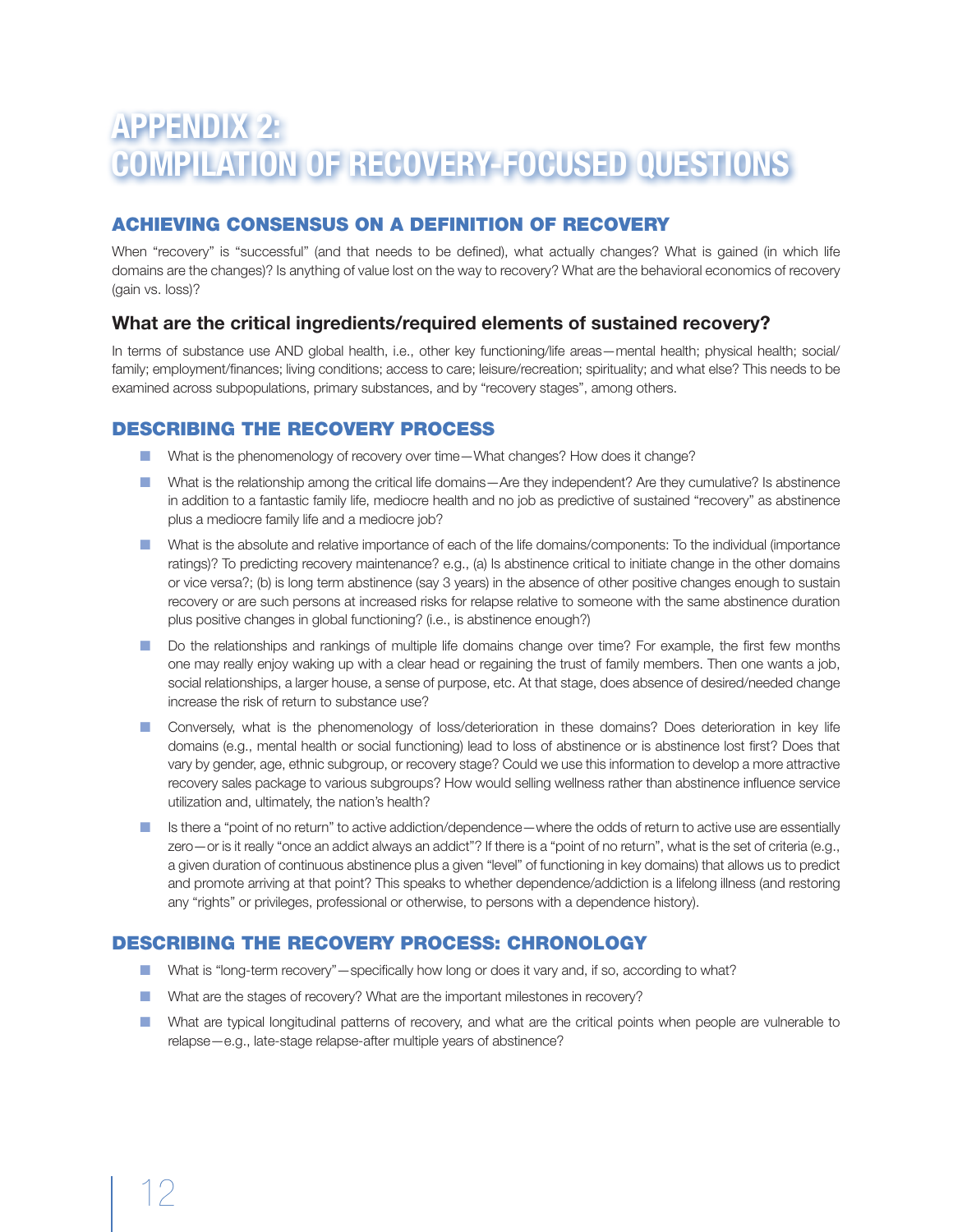### BENEFITS and ECONOMICS of RECOVERY

- n What are the psychosocial, medical, and neuro-cognitive changes (improvements) that result from sustained abstinence?
- **n** For the community and for society at large, what are the "benefits" of promoting long-term recovery in terms of financial cost savings (specialty care, other social services, criminal justice system); public health and safety (crime and infectious disease transmission); productivity/ employment; family/community health; and civic participation?
- How do we use this information to "sell" treatment and promote wellness?
- **n** How does that compare to the current care model?

### **MEASURING RECOVERY-BEYOND ABSTINENCE**

Review existing measures (e.g. Quality of Life) and identify or develop a wellness-based comprehensive, multi-dimensional, psychometrically sound measure of recovery that incorporates all relevant life domains, is sensitive to change, and meaningful to the recovery community. For 'recovery-oriented systems of care,' such a measure is necessary for external accountability purposes as well as for internal quality assurance and monitoring, and to guide service development and planning.

### RECOVERY PATHS

- **n** What are the various paths used to initiate and sustain recovery? These may include but are not limited to:
	- Natural recovery (no use of professional services or self-help)
	- Different modalities and models of professional/specialty services (alone or in combination with 12-step or other mutual aid). This includes psychosocial and pharmacotherapy.
	- 12-step (alone or in combination with specialty care)
	- Non 12-step mutual aid/self help (e.g., Secular Organization for Sobriety)
	- Culture-specific approaches (e.g., Wellbriety/White Bison)
	- Religion and spirituality
	- Alternative methods (alone or in combination with any of the above). This may include acupuncture, hypnosis, yoga, and meditation.
- **n** Are determinants (factors that promote and/or hinder) of recovery initiation and maintenance-promoting similar or different? How can this best be translated into recovery-oriented systems?
- n If determinants differ by recovery "stage" (milestone), at which point in the process do recovery support service needs change to maximize sustained recovery?
- Given the desire to quit using, why and how does someone select a given path?
- **n** What is the prevalence of different pathways out of addiction?
- n Which "path" is more effective at engaging someone and achieving early recovery (initiation) given the person's individual, clinical, or other characteristics?
- **n** Which "path" is more attractive to and effective for going from early to intermediate or sustained recovery?
- **n** Assuming each of the "paths" promotes abstinence, do they "automatically" produce increases in the other components (global functioning)?
- Is abstinence phenomenologically and neuro-cognitively the same regardless of path—e.g., voluntary, medicationassisted, and forced abstinence (controlled environment)?
- n Given an equal duration of various "paths", what is the prospective effectiveness of each (or combination thereof) to lead to sustain continued abstinence and global functioning?
- **n** Is there an optimal combination among complementary paths, e.g., professional treatment to initiate recovery in addition to 12-step participation both during treatment and as aftercare?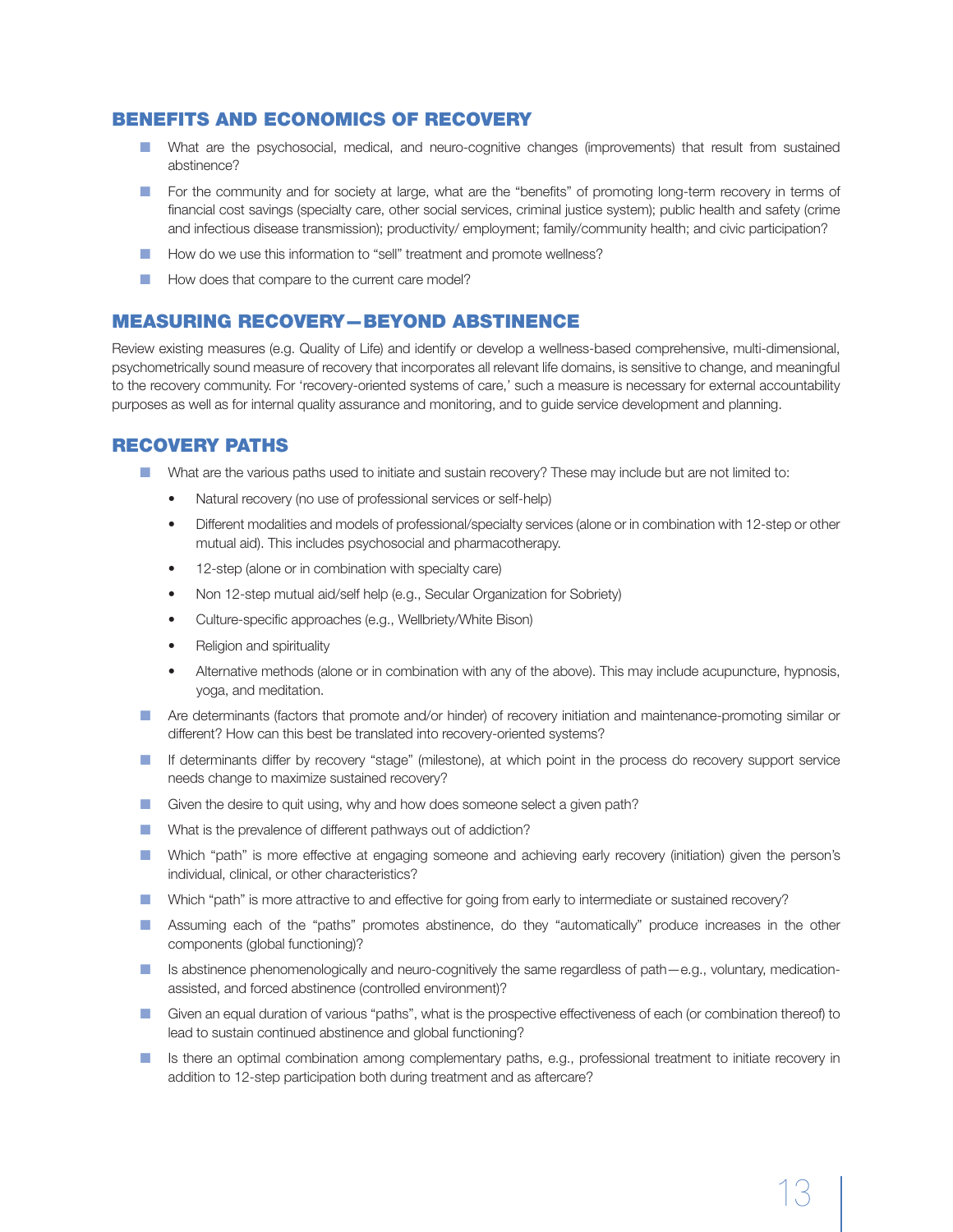- Do specific paths/combinations work best for specific groups of individuals (by severity, pre-recovery capital, gender, etc.)?
- **n** Compare/contrast the phenomenology and longitudinal patterns of recovery across various pathways,. e.g., with and without active 12-step involvement and/or a spiritual foundation.
- **n** Can we identify a typology of recovery styles that can guide individual-level recommendations to maximize the attractiveness of recovery, e.g., not everyone wants to be a 12-stepper. This may be an issue of recovery "culture".

### SPECIFIC SERVICES/RECOVERY RESOURCES

#### **PROFESSIONAL TREATMENT/SPECIALTY CARE**

- $\blacksquare$  Is specialty care necessary? For whom? Which level of care? Then what?
- How can we best identify when/how to move clients from different levels of care (residential to IOP, IOP to OP) to keep people engaged in the change process?
- n Participation in treatment can enhance protective resources (e.g., family support, goal direction, monitoring, friend and peer norms and models, and rewarding activities) that sustain recovery (Moos & Moos, 2007). How can this be promoted systematically?

#### **12-STEP**

- **n** What are the critical active ingredients of 12-step participation (meeting attendance and involvement such as working the steps or doing service) at successive stages of recovery?
- **n** Deconstructing the 12-steps: What are the processes underlying the influence of each of these ingredients on abstinence (initiation and maintenance) and on global health and functioning?
- **n** Is there a 12-stepper profile? What are the clinical, recovery capital, and demographics of persons who benefit from 12-step? (These issues have been investigated most among alcohol-dependent persons. Do findings generalize to drug-dependent persons as well?)
- Unlike professional treatment that is often "evaluated" months after services end (e.g., 6 months post discharge outcome data), most studies on 12-step are conducted among individuals who are currently participating (performance data). What is the "effectiveness" of 12-step in sustaining abstinence and the other components of recovery after someone stops going (outcome)? Does 12-step "stay" with you after you stop going? Specifically what stays with you? Can we "bottle" this for persons who choose not to go to 12-step?

### **OTHER SELF-HELP/MUTUAL AID**

- **n** "Inventory" of non 12-step addiction recovery support groups
- n What are the reasons for participation in non 12-step groups instead of 12-step groups? What are the benefits derived? Are they different than benefits derived from 12-step groups? Is there a certain type of individual attracted to these groups (to inform menu of recovery options)?
- What is the effectiveness of other self-help/mutual aid organizations?
- **n** What are the underlying mechanisms of action for non 12-step groups? Are they different than 12-step groups? (what are the "universals" of recovery support groups? What is specific to each? For whom is each best indicated?)

### **PEER RECOVERY SUPPORT SERVICES (PRSS) AND RECOVERY SUPPORT SERVICES (RSS)**

- What is the effectiveness of each at promoting entry into treatment (when indicated), abstinence, and global health? What is the effectiveness of each in keeping people engaged in the change process?
- Conduct clinical trials comparing PRSS and RSS vs. standard treatment.
- n What is the cost effectiveness of PRSS and RSS compared to standard treatment?
- **n** Are PRSS and RSS really different? (does "peerness" matter?)
- n Are PRSS and RSS more or less effective when they are offered in treatment centers?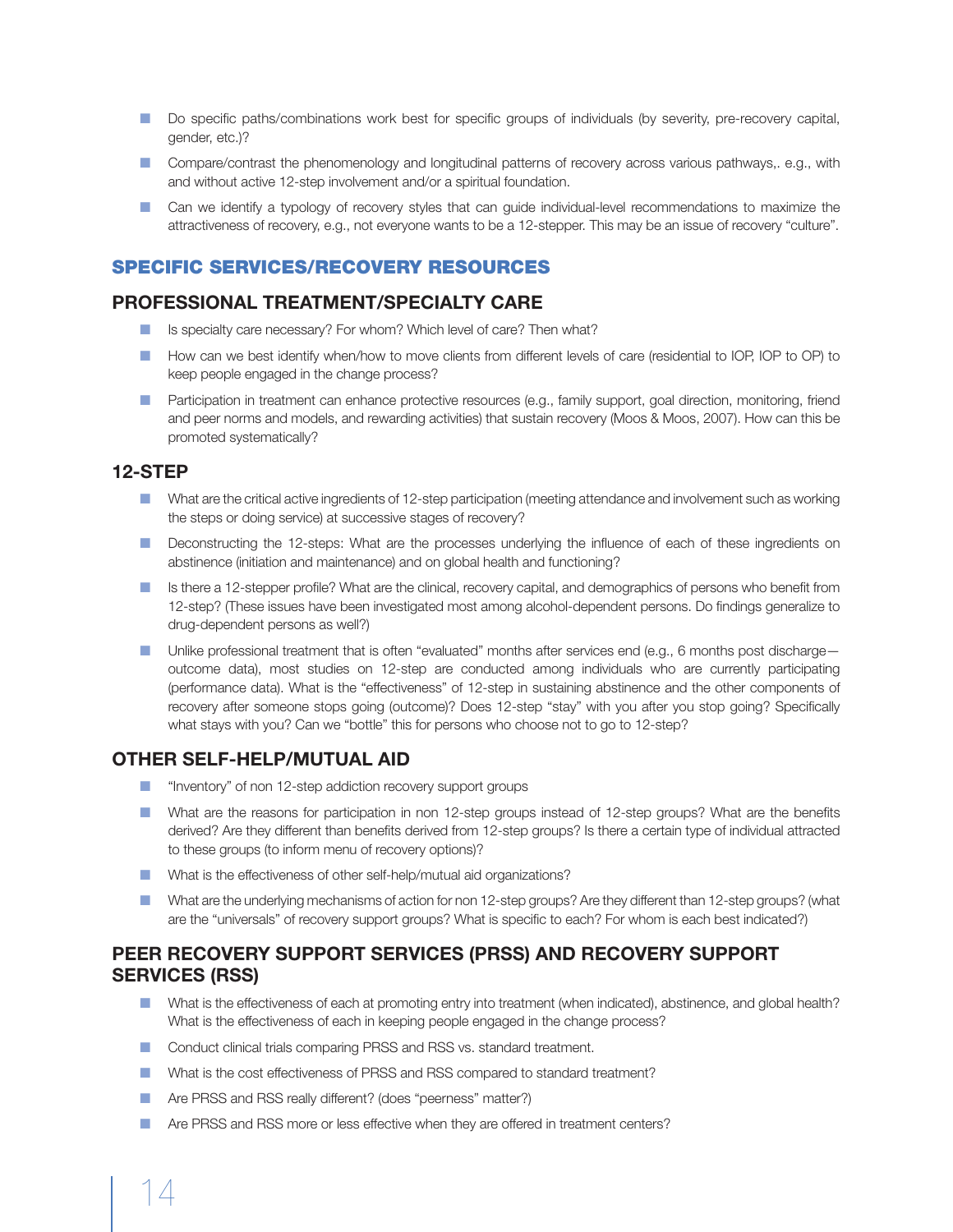n What strategies are most successful in linking individuals leaving treatment (community-based or in jail/prison) to recovery community resources, including recovery support services?

#### **OTHER**

- **n** What is the effectiveness and cost effectiveness of participation in recovery community institutions (e.g., recovery homes, recovery schools, recovery industries, recovery support centers, recovery ministries/churches) in enhancing long-term recovery?
- **n** What is the potential of new technologies to support individual recovery alone or in combination with specialty care or other services? For example, telephone or web-based recovery coaches, online support groups, recovery support text messages. What is feasible? For whom? What is the effectiveness and cost-effectiveness of these technologies?

### RECOVERY-ORIENTED SYSTEM OF CARE (ROSC): SERVICE DEVELOPMENT AND FUNDING

- **n** What needs to happen to transition from the acute-care model to a recovery-oriented system of care (ROSC) at the system level (e.g. statewide)? At the program level? Within the payment system (reimbursement structures)? At the clinical level as impacts services from clinicians and other service providers to individuals?
- **n** What do service developers need to know to move a recovery-oriented system of care forward?
- **n** How do we implement and "sell" a recovery-oriented system of care in the current beleaguered and deficit-focused system of care?
- **n** What can the substance use disorder treatment field learn from the mental health field and other fields addressing chronic conditions about recovery-based care (wellness promotion)?
- **n** How does the effectiveness and cost-effectiveness of ROSC compare to the prevalent acute-care model?
- **n** Specifically what training do staff (program directors, counselors, others) need to transition to a recovery-oriented continuum of care without alienating them by implying that what they have been doing may not be working as well as we hoped?
- Can this training be streamlined (e.g., web-based) for enhanced efficiency?
- **n** What is the feasibility and effectiveness of building performance-contracting into ROSC (assuming we arrive at recovery measure and criteria)?

### MULTISYSTEMS/SERVICE INTEGRATION

- **n** What is the best way to coordinate the provision of a spectrum of ancillary services (housing, legal problems, etc.) with specialty care to provide a truly person-centered system that promotes and sustains long term recovery?
- **n** What is the best way to integrate professional services (specialty care, social services, etc.) with the use of peers and volunteers?
- How can we foster the creation of multi-agency, multi-disciplinary service teams?
- **n** What are the systemic barriers to flexible systems that can accommodate the changing needs as recovery progresses?
- Can we learn from other systems or fields that have identified and successfully effected service integration–e.g., mental health, disabilities?

# RECOVERY RESOURCES (other than paths) AND OBSTACLES

- $\blacksquare$  Resources and obstacles can be within and/or outside of the individual
- **n** Psychosocial resources are often investigated but not in an integrated fashion (e.g., cognitions, social environment and support, spirituality/faith)
- **n** Obstacles can include characteristics of the individual, his or her sociocultural environment, as well as policies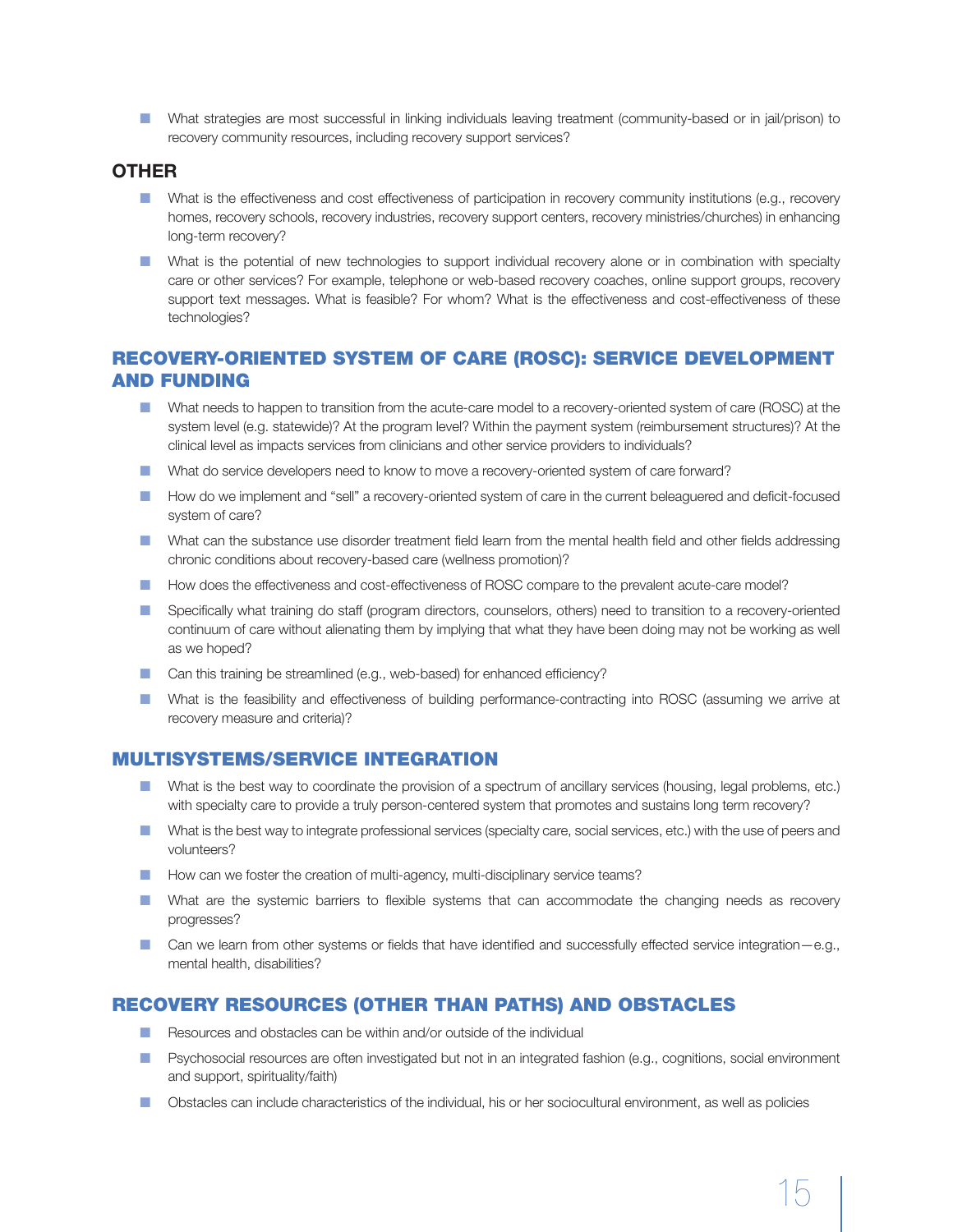#### **Key questions:**

- **n** Does the individual believe recovery is attainable? Are there successful role models (individuals in recovery or persons who do not have a substance abuse problem) in the immediate environment and in the prevalent culture (e.g., media)?
- **n** What are the factors that promote and hinder the initiation and maintenance of long-term recovery?
- How do they interact at various stages and for different populations (e.g., high/low severity, recovery capital etc.)?
- n At any given recovery "stage" (early, intermediate, or sustained), what is the power (explanatory value) of each domain to predict recovery, and how do they interact (is there a cumulative effect?)
- Are factors promoting/hindering initiation and maintenance the same or different? If different, how do they differ, and what services and other support are needed for initiation and maintenance?
- **n** What is the role of family in the individual recovery process?
- **n** What are the stages (and needs) of family recovery?
- Do stigma and discrimination hinder recovery initiation? Recovery maintenance? How so? What policy changes are needed?

#### "SPECIAL" POPULATIONS and SOCIOCULTURAL ISSUES

Where feasible, the key questions addressed in a comprehensive recovery-focused research agenda must be considered for large subgroups to determine where differences and similarities lie. This will guide policy and services. Subgroups include but are not limited to:

- n Youth, women, Native Americans, Latinos, dually-diagnosed (co-occurring), people in medically-assisted recovery, veterans, "older" (over 50!), rural populations, ex-offenders, incarcerated individuals, trauma survivors, persons who are HIV+ and/or HepC+, persons with multiple dependences or addictions (e.g., substance use and gambling or food).
- **n** Identify cross-cultural as well as culture-specific patterns and processes of long term remission as a function of different socio-political and service delivery contexts. Stated differently: what is the role of the sociopolitical context in how recovery is conceptualized, sought, attained and experienced?

### DISSEMINATING THE MESSAGE OF HOPE/PROMOTING RECOVERY: HOW DO WE SELL RECOVERY?

- How many people in the US are in recovery (assuming we have a definition)? How many are in long-term recovery? (this would give the recovery movement a ''constituency" to advocate for services, funding and policy change.)
- How do we disseminate the message that long-term recovery is attainable and there are multiple paths to achieve it?
- n Are there ways to think about the styles of recovery (identity and relational patterns) that will encourage more individuals to seek and sustain their recovery given that current treatment is not attractive to many who need it?
- **n** What are effective ways/venues to communicate with people needing/seeking recovery, to engage and sustain them in that pursuit? What "sells" recovery? What sells treatment? Clearly the promise of abstinence is not enough.
- **n** What are effective ways to communicate with people about how to evaluate and use information about pathways to recovery to make informed choices?
- n What role does the media portrayal of people with addiction problems and the coverage of addiction issues have in encouraging (or not) people to seek and sustain their recovery?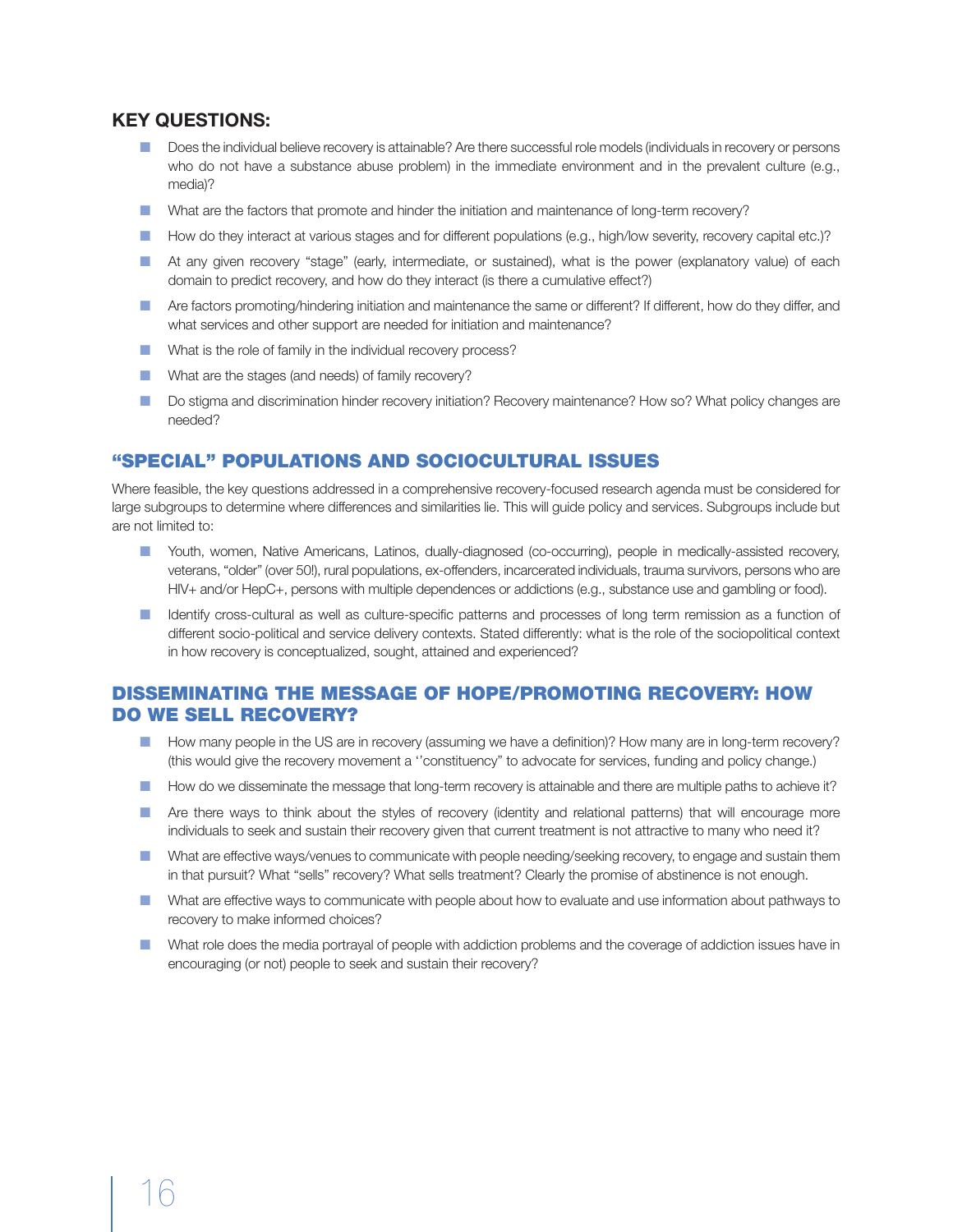#### Reference List

Betty Ford Institute Consensus Panel. (2007). What is recovery? A working definition from the Betty Ford Institute. *Journal of Substance Abuse Treatment, 33*(3), 221-228.

Clark, W. (2007). Recovery as an organizing concept. Retrieved February 7, 2008 from http://www.glattc.org/Interview%20 With%20H.%20Westley%20Clark,%20MD,%20JD,%20MPH,%20CAS,%20FASAM.pdf

Commonwealth Fund, The. (2002). Five-nation survey: US adults least satisfied with health system. *The Commonwealth Fund Quarterly, 8*(1), 1-11.

Dennis, M.L., Scott, C.K., & Funk, R. (2003). An experimental evaluation of recovery management checkups (RMC) for people with chronic substance use disorders. *Evaluation and Program Planning, 26*(3), 339-352.

Fiorentine, R. & Hillhouse, M. (2000). Drug treatment and 12-step program participation: The additive effects of integrated recovery activities. *Journal of Substance Abuse Treatment, 18*(1), 65-74.

Flaherty, M.T. (2006). *A unified vision for the prevention and management of substance use disorders: Building resiliency, wellness and recovery—a sift from an acute care to a sustained care recovery management model.* Pittsburgh, PA: Institute for Research, Education and training in Addictions.

Hilton, T.F., Chandler, R.K., & Compton, W.M. (2008). Needed: longitudinal research that can inform dynamic models for the treatment of addiction as a disease. *Evaluation Review*, 32, 3-6.

Institute of Medicine. (2001). *Crossing the quality chasm: A new health system for the 21st century*. Washington, DC: National Academy Press.

Laudet, A.B. (2007). What does recovery mean to you? Lessons from the recovery experience for research and practice. *Journal of Substance Abuse Treatment, 33*, 243-256.

Laudet, A., Becker, J., & White, W. (2008). *Don't wanna go through that madness no more: Quality of life satisfaction as predictor of sustained substance use remission.* Substance Use and Misuse (in Press).

McKay, J.R. (2005). Is there a case for extended interventions for alcohol and drug use disorders? *Addiction, 100*(11), 1594- 1610.

McLellan, A.T. (2002). Is addiction an illness? Can it be treated? In Haack, M.E.R. & Adger, Jr., H. (Eds.), Strategic Plan for Interdisciplinary Faculty Development: Arming the Nation's Health Professional Workforce for a New Approach to Substance Use Disorders. Providence, RI: *Association for Medical Education and Research in Substance Abuse*, pp. 67-94.

Moos, R. & Moos, B. (2005). Paths of entry into alcoholics anonymous: Consequences for participation and remission. *Alcoholism: Clinical & Experimental Research, 29*(10), 1858-1868.

Moos, R.H. & Moos, B.S. (2007). Protective resources and long-term recovery from alcohol use disorders. *Drug and Alcohol Dependence, 86*, 46-54.

Office of Applied Studies, Substance Abuse and Mental Health Services Administration. (2008). The NSDUH Report: Substance Use and Dependence Following Initiation of Alcohol or Illicit Drug Use. Rockville, MD: SAMHSA. Retrieved on November 18, 2008 from http://www.oas.samhsa.gov/2k8/newUseDepend/newUseDepend.htm

Scott, C.K., Foss, M.A., & Dennis, M.L. (2005). Pathways in the relapse-treatment-recovery cycle over 3 years. *Journal of Substance Abuse Treatment, 28*(Supplement1), S63-S72.

Vaillant, G.E. (1995). *The Natural History of Alcoholism Revisited.* Cambridge, MA: Harvard University Press.

White, W. (2008). *Recovery Management and Recovery-Oriented Systems of Care: Scientific Rationale and Promising Practices.* Pittsburgh, PA: Northeast Addiction Technology Transfer Center.

White, W. & Kurtz, E. (2006). *Linking addiction treatment and communities of recovery: A primer for addiction counselors and recovery coaches.* Pittsburgh, PA: Northeast Addiction Technology Transfer Center.

World Health Organization—European Regional Office. (1986). Copenhagen, Denmark: WHO.